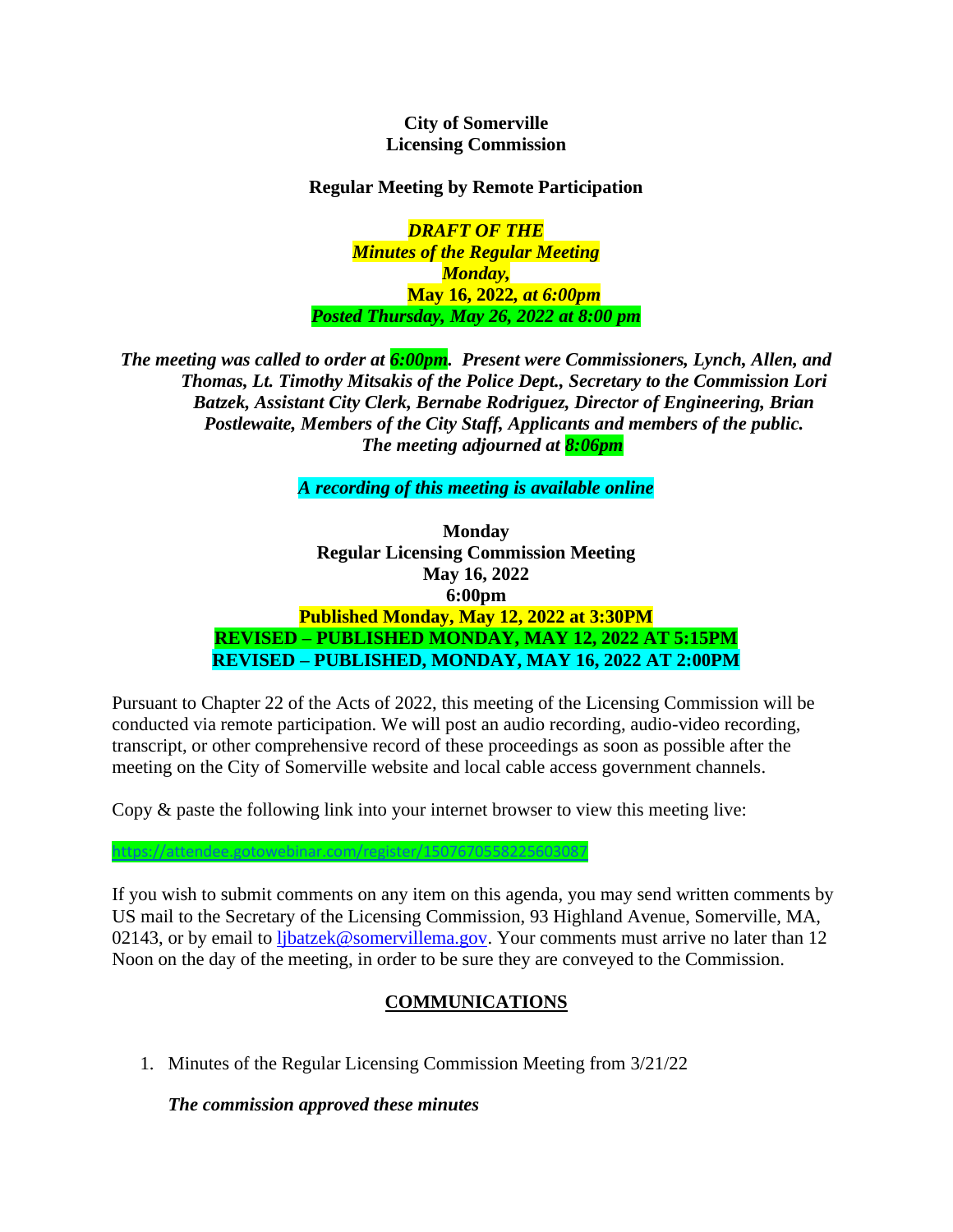2. Minutes of the SPECIAL Licensing Commission Meeting from 4/11/22

### *The commission approved these minutes*

3. Minutes of the Regular Licensing Commission Meeting from 4/27/22

# *These minutes are not yet available and will be submitted for the June 2022 Licensing Commission Meeting for approval*

4. The Catered Affair, P.O. Box 432 Hingham, MA notifying the Commission of an Event for approximately 35 Guests, to be held at The Cambria Hotel, 515 Somerville Ave., on Thursday, April 14, 2022 from 4:00pm – 6:00pm (Alcoholic Beverages served from The Catered Affair)

### *The commission made a note of this item and placed it on file*

5. The Catered Affair, P.O. Box 432 Hingham, MA notifying the Commission of an Event for approximately 35 Guests, to be held at The Cambria Hotel, 515 Somerville Ave., on Monday, April 18, 2022 from 4:00pm – 6:00pm (Alcoholic Beverages served from The Catered Affair)

#### *The commission made a note of this item and placed it on file*

6. The Catered Affair, P.O. Box 432 Hingham, MA notifying the Commission of an Event for approximately 35 Guests, to be held at The Cambria Hotel, 515 Somerville Ave., on Tuesday, April 19, 2022 from 4:00pm – 6:00pm (Alcoholic Beverages served from The Catered Affair)

### *The commission made a note of this item and placed it on file*

7. The Catered Affair, P.O. Box 432 Hingham, MA notifying the Commission of an Event for approximately 35 Guests, to be held at The Cambria Hotel, 515 Somerville Ave., on Wednesday, April 20, 2022 from 4:00pm – 6:00pm (Alcoholic Beverages served from The Catered Affair)

### *The commission made a note of this item and placed it on file*

8. The Catered Affair, P.O. Box 432 Hingham, MA notifying the Commission of an Event for approximately 35 Guests, to be held at The Cambria Hotel, 515 Somerville Ave., on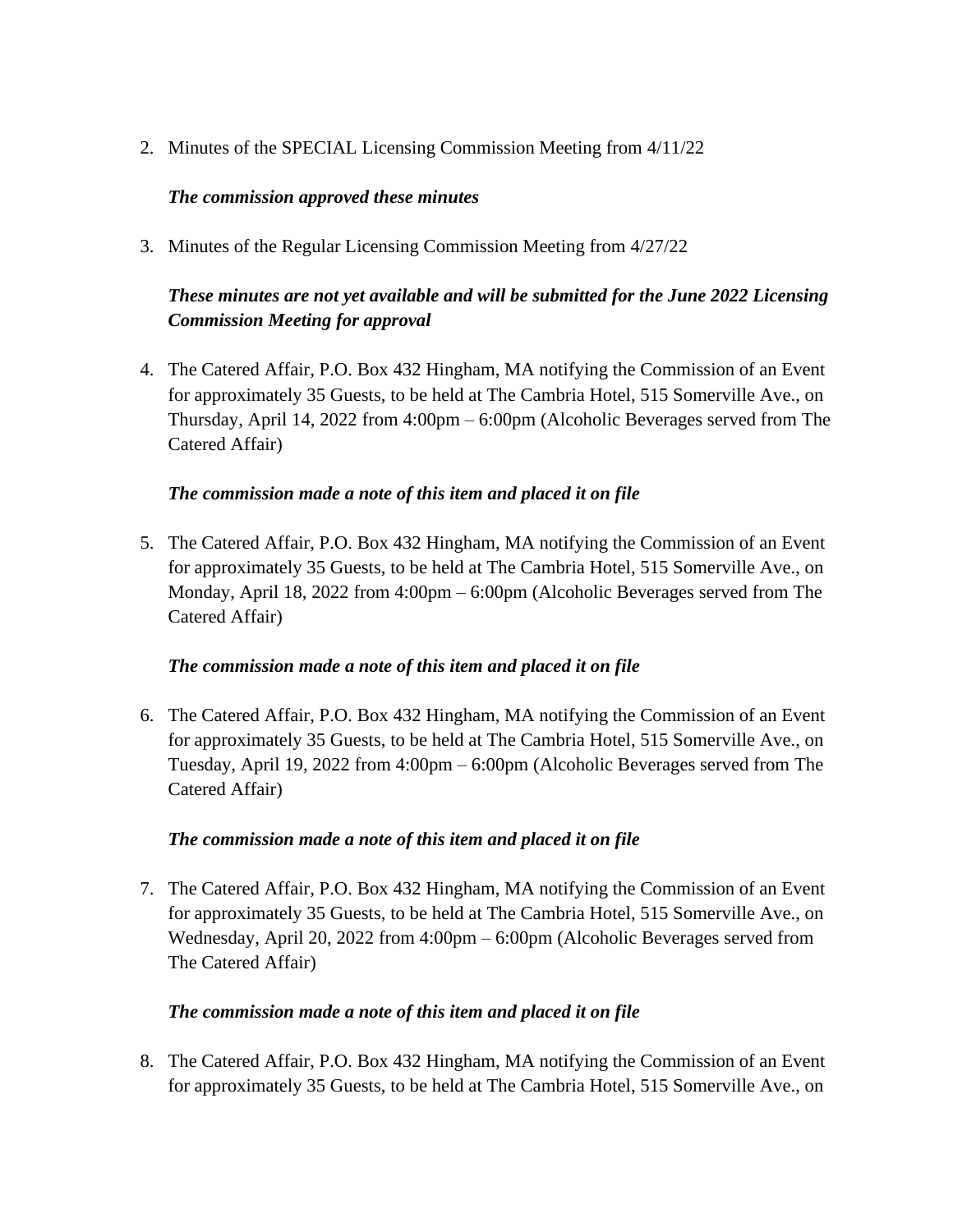Thursday, April 21, 2022 from 4:00pm – 6:00pm (Alcoholic Beverages served from The Catered Affair)

## *The commission made a note of this item and placed it on file*

9. The Catered Affair, P.O. Box 432 Hingham, MA notifying the Commission of an Event for approximately 35 Guests, to be held at The Cambria Hotel, 515 Somerville Ave., on Friday, April 22, 2022 from 4:00pm – 6:00pm (Alcoholic Beverages served from The Catered Affair)

## *The commission made a note of this item and placed it on file*

10. The Catered Affair, P.O. Box 432 Hingham, MA notifying the Commission of an Event for approximately 35 Guests, to be held at The Cambria Hotel, 515 Somerville Ave., on Saturday, April 23, 2022 from 4:00pm – 6:00pm (Alcoholic Beverages served from The Catered Affair)

## *The commission made a note of this item and placed it on file*

11. The Catered Affair, P.O. Box 432 Hingham, MA notifying the Commission of an Event for approximately 35 Guests, to be held at The Cambria Hotel, 515 Somerville Ave., on Sunday, April 24, 2022 from 4:00pm – 6:00pm (Alcoholic Beverages served from The Catered Affair)

# *The commission made a note of this item and placed it on file*

12. The Catered Affair, P.O. Box 432 Hingham, MA notifying the Commission of an Event for approximately 35 Guests, to be held at The Cambria Hotel, 515 Somerville Ave., on Monday, April 25, 2022 from 4:00pm – 6:00pm (Alcoholic Beverages served from The Catered Affair)

### *The commission made a note of this item and placed it on file*

13. The Catered Affair, P.O. Box 432 Hingham, MA notifying the Commission of an Event for approximately 35 Guests, to be held at The Cambria Hotel, 515 Somerville Ave., on Tuesday, April 26, 2022 from 4:00pm – 6:00pm (Alcoholic Beverages served from The Catered Affair)

### *The commission made a note of this item and placed it on file*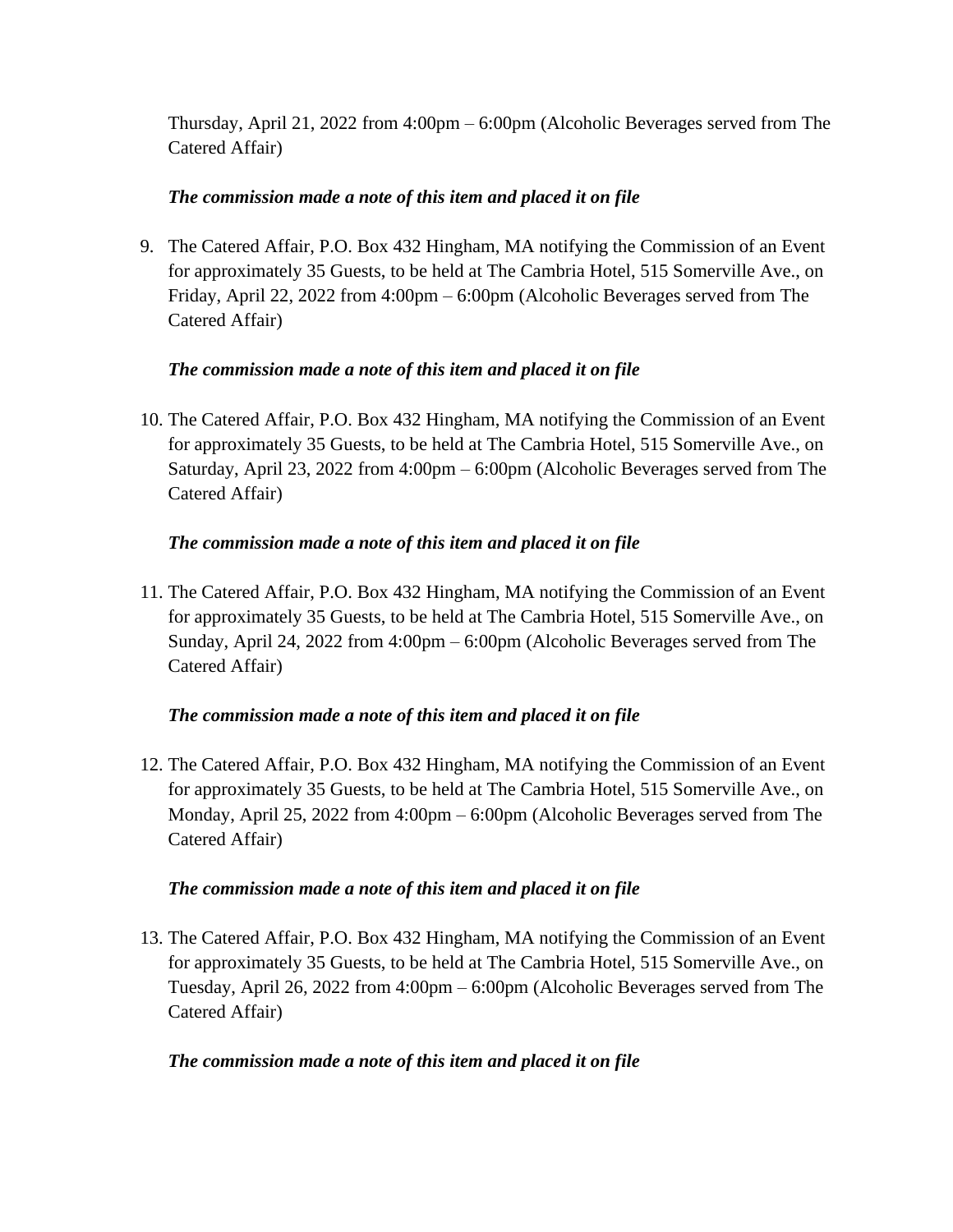14. The Catered Affair, P.O. Box 432 Hingham, MA notifying the Commission of an Event for approximately 35 Guests, to be held at The Cambria Hotel, 515 Somerville Ave., on Wednesday, April 27, 2022 from 4:00pm – 6:00pm (Alcoholic Beverages served from The Catered Affair)

#### *The commission made a note of this item and placed it on file*

15. The Catered Affair, P.O. Box 432 Hingham, MA notifying the Commission of an Event for approximately 35 Guests, to be held at The Cambria Hotel, 515 Somerville Ave., on Thursday, April 28, 2022 from 4:00pm – 6:00pm (Alcoholic Beverages served from The Catered Affair)

### *The commission made a note of this item and placed it on file*

16. The Catered Affair, P.O. Box 432 Hingham, MA notifying the Commission of an Event for approximately 35 Guests, to be held at The Cambria Hotel, 515 Somerville Ave., on Friday, April 29, 2022 from 4:00pm – 6:00pm (Alcoholic Beverages served from The Catered Affair)

### *The commission made a note of this item and placed it on file*

17. The Catered Affair, P.O. Box 432 Hingham, MA notifying the Commission of an Event for approximately 35 Guests, to be held at The Cambria Hotel, 515 Somerville Ave., on Saturday, April 30, 2022 from 4:00pm – 6:00pm (Alcoholic Beverages served from The Catered Affair)

### *The commission made a note of this item and placed it on file*

18. The Catered Affair, P.O. Box 432 Hingham, MA notifying the Commission of an Event for approximately 35 Guests, to be held at The Cambria Hotel, 515 Somerville Ave., on Sunday, May 1, 2022 from 4:00pm – 6:00pm (Alcoholic Beverages served from The Catered Affair)

#### *The commission made a note of this item and placed it on file*

19. The Catered Affair, P.O. Box 432 Hingham, MA notifying the Commission of an Event for approximately 35 Guests, to be held at The Cambria Hotel, 515 Somerville Ave., on Monday, May 2, 2022 from 4:00pm – 6:00pm (Alcoholic Beverages served from The Catered Affair)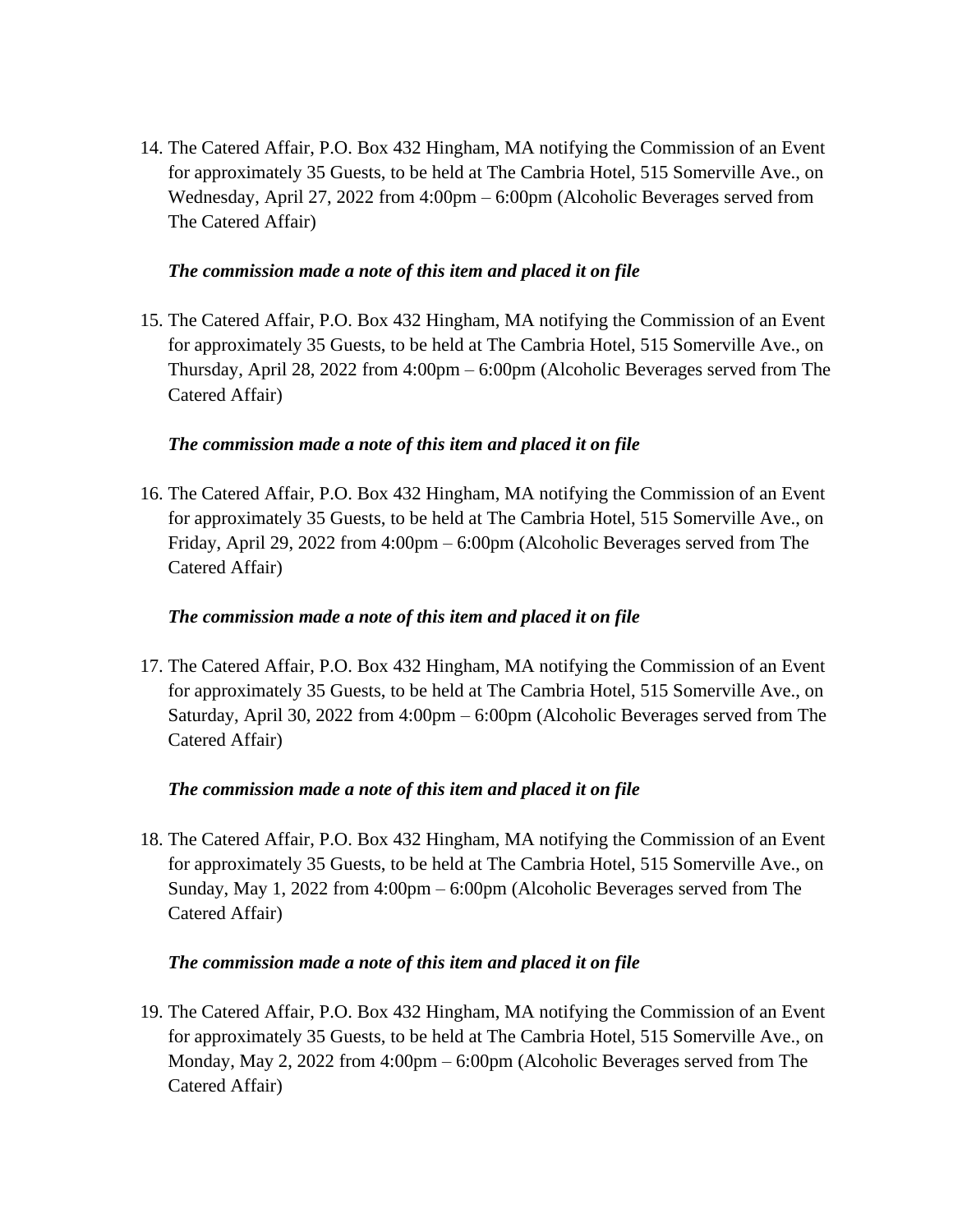### *The commission made a note of this item and placed it on file*

20. The Catered Affair, P.O. Box 432 Hingham, MA notifying the Commission of an Event for approximately 35 Guests, to be held at The Cambria Hotel, 515 Somerville Ave., on Tuesday, May 3, 2022 from 4:00pm – 6:00pm (Alcoholic Beverages served from The Catered Affair)

### *The commission made a note of this item and placed it on file*

21. The Catered Affair, P.O. Box 432 Hingham, MA notifying the Commission of an Event for approximately 35 Guests, to be held at The Cambria Hotel, 515 Somerville Ave., on Wednesday, May 4, 2022 from 4:00pm – 6:00pm (Alcoholic Beverages served from The Catered Affair)

### *The commission made a note of this item and placed it on file*

22. The Catered Affair, P.O. Box 432 Hingham, MA notifying the Commission of an Event for approximately 35 Guests, to be held at The Cambria Hotel, 515 Somerville Ave., on Thursday, May 5, 2022 from 4:00pm – 6:00pm (Alcoholic Beverages served from The Catered Affair)

### *The commission made a note of this item and placed it on file*

23. The Catered Affair, P.O. Box 432 Hingham, MA notifying the Commission of an Event for approximately 35 Guests, to be held at The Cambria Hotel, 515 Somerville Ave., on Friday, May 6, 2022 from 4:00pm – 6:00pm (Alcoholic Beverages served from The Catered Affair)

### *The commission made a note of this item and placed it on file*

24. The Catered Affair, P.O. Box 432 Hingham, MA notifying the Commission of an Event for approximately 35 Guests, to be held at The Cambria Hotel, 515 Somerville Ave., on Saturday, May 7, 2022 from 4:00pm – 6:00pm (Alcoholic Beverages served from The Catered Affair)

#### *The commission made a note of this item and placed it on file*

25. The Catered Affair, P.O. Box 432 Hingham, MA notifying the Commission of an Event for approximately 35 Guests, to be held at The Cambria Hotel, 515 Somerville Ave., on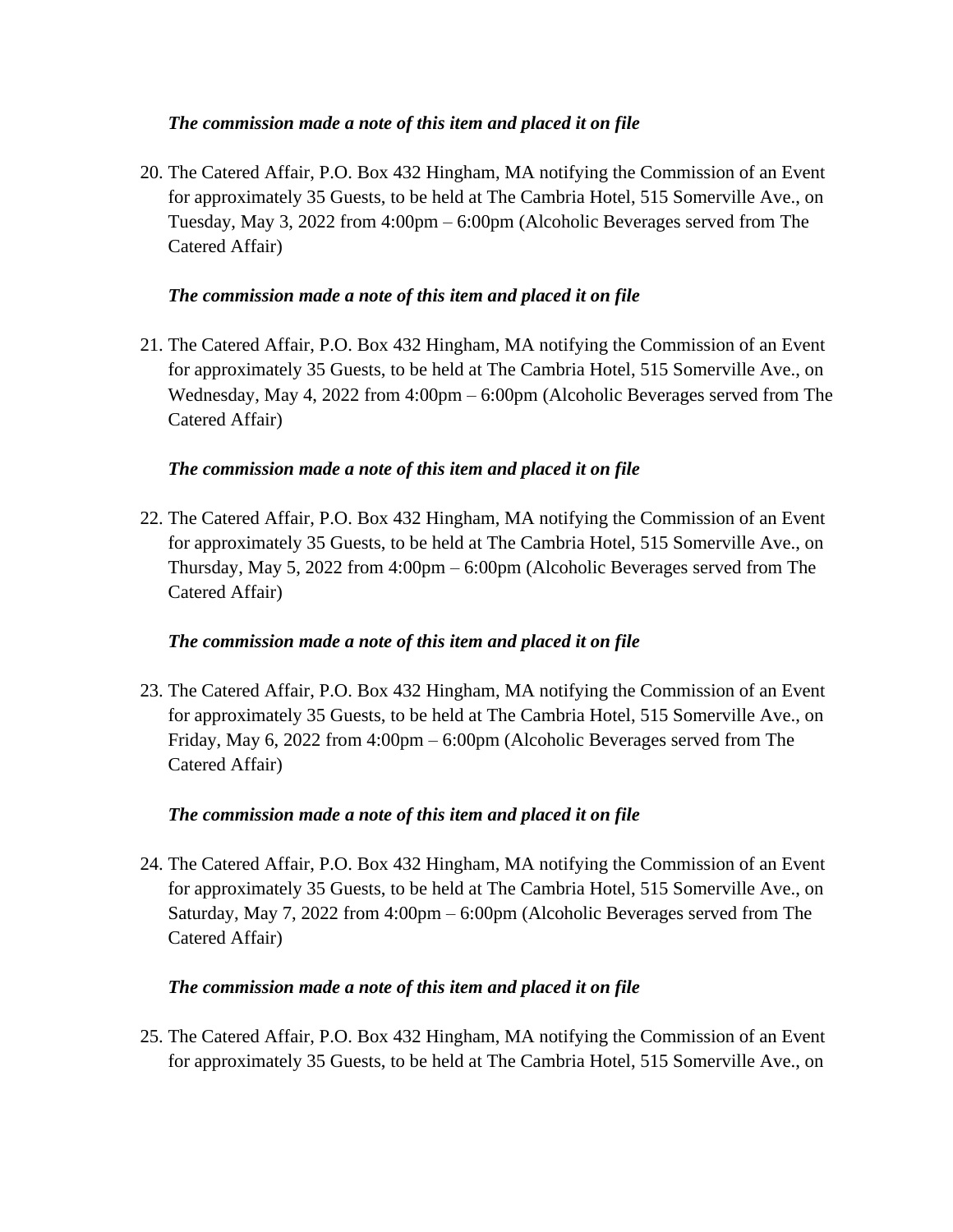Sunday, May 8, 2022 from 4:00pm – 6:00pm (Alcoholic Beverages served from The Catered Affair)

## *The commission made a note of this item and placed it on file*

26. The Catered Affair, P.O. Box 432 Hingham, MA notifying the Commission of an Event for approximately 35 Guests, to be held at The Cambria Hotel, 515 Somerville Ave., on Monday, May 9, 2022 from 4:00pm – 6:00pm (Alcoholic Beverages served from The Catered Affair)

## *The commission made a note of this item and placed it on file*

27. The Catered Affair, P.O. Box 432 Hingham, MA notifying the Commission of an Event for approximately 35 Guests, to be held at The Cambria Hotel, 515 Somerville Ave., on Tuesday, May 10, 2022 from 4:00pm – 6:00pm (Alcoholic Beverages served from The Catered Affair)

## *The commission made a note of this item and placed it on file*

28. The Catered Affair, P.O. Box 432 Hingham, MA notifying the Commission of an Event for approximately 35 Guests, to be held at The Cambria Hotel, 515 Somerville Ave., on Wednesday, May 11, 2022 from 4:00pm – 6:00pm (Alcoholic Beverages served from The Catered Affair)

### *The commission made a note of this item and placed it on file*

29. The Catered Affair, P.O. Box 432 Hingham, MA notifying the Commission of an Event for approximately 35 Guests, to be held at The Cambria Hotel, 515 Somerville Ave., on Wednesday, May 12, 2022 from 4:00pm – 6:00pm (Alcoholic Beverages served from The Catered Affair)

### *The commission made a note of this item and placed it on file*

30. The Catered Affair, P.O. Box 432 Hingham, MA notifying the Commission of an Event for approximately 35 Guests, to be held at The Cambria Hotel, 515 Somerville Ave., on Wednesday, May 13, 2022 from 4:00pm – 6:00pm (Alcoholic Beverages served from The Catered Affair)

# *The commission made a note of this item and placed it on file*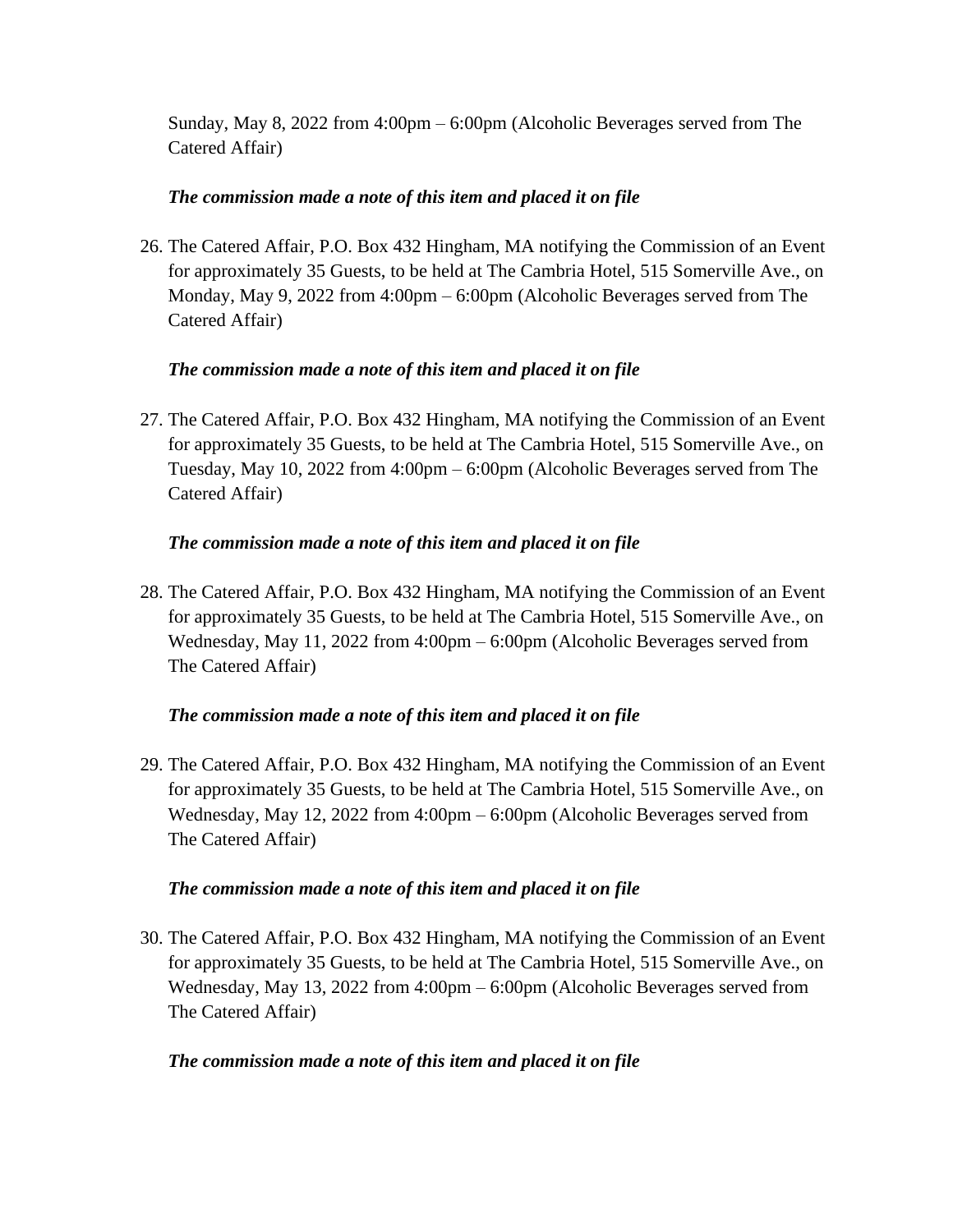*A discussion was held on the unique circumstances of these notifications and on the requirement to be an approved 12C Caterer. Secretary Lori Batzek confirmed that this Caterer is a licensed 12C Caterer.*

### **OLD AND NEW ITEMS**

31. Saint Anthony's Church d/b/a Saint Anthonys of Padua Parish, 12 Properzi Way requesting approval of a Special Alcohol License for the purpose of dispensing and/or selling alcoholic beverages and Live Music for a Mother's Day Dinner to be held Indoors in the Church Hall at 12 Properzi Way on Saturday, May 14, 2022, from 7:00pm – 12:00am with a Rain Date of May 15, 2022 (Alcohol Service) (PEL22-000065)

*Chair Lynch stated this application was received very late. He intervened on this matter. They annually hold multiple types of events. Chair Lynch spoke with the City Solicitor's office and the Executive Director of the ABCC and there was no objection to Chair Lynch invoking administrative powers to approve this license for a one-day event this past Saturday. Chair Lynch gave this license administrative approval, based on this was a low risk event, based on previous licenses issued. Chair Lynch would like the City Clerk's Office to remind our applicants that we are on deadlines for these applications, and this is a one time only event, that this commission does not like using the administrative power, which defeats the purpose of the three of the commissioners discussing the applications for approval. Chair Lynch asked Lt. Mitsakis if this event had a police detail. Lt. Mitsakis stated they have had details at these events, but it's also been unfilled numerous times, due to manpower shortages. He also stated he checks on them daily. Chair Lynch requested Lt. Mitsakis provide an email regarding this detail presence because this was a condition for the administrative approval of this license.*

*The commission approved this Special Alcohol License*

# **TEMPORARY OUTDOOR SEATING**

### **Alteration of Premises**

| <b>License</b> # | <b>Business</b> | <b>Address</b> | <b>Parklet</b> | <b>Private</b> | <b>Sidewalk</b> | <b>Heating</b> | Dog  |
|------------------|-----------------|----------------|----------------|----------------|-----------------|----------------|------|
|                  | <b>Name</b>     |                |                |                |                 | <b>Element</b> | Area |
| ALM22-000028     | Grainmaker      | 248 Elm St     |                |                |                 |                |      |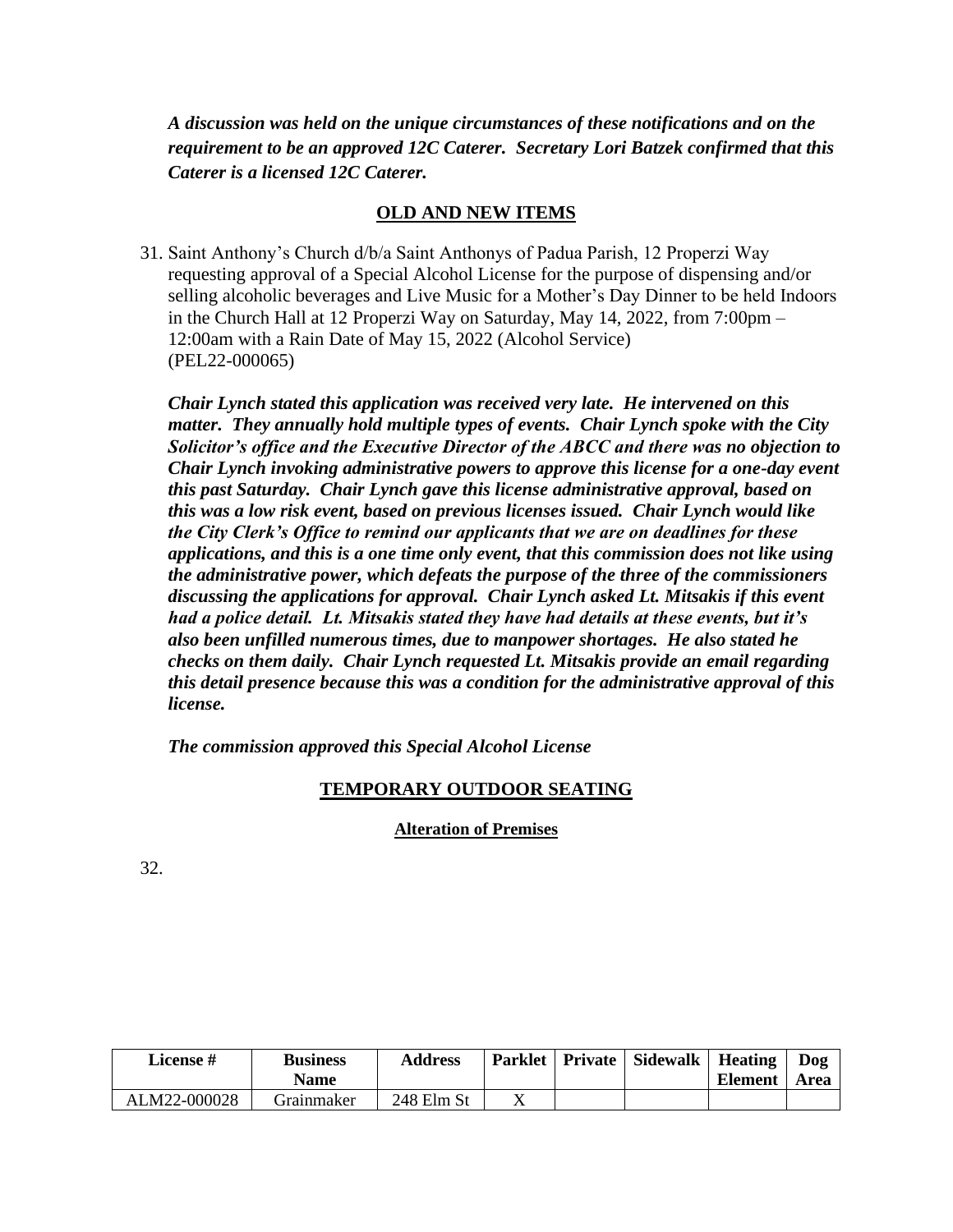| ALM22-000058 | <b>Boston Burger</b><br>Company | 37 Davis Sq           |   | X |  |
|--------------|---------------------------------|-----------------------|---|---|--|
| ALM22-000070 | Rincon<br>Mexicano              | 99<br><b>Broadway</b> |   | X |  |
| ALM22-000077 | Foundry on<br>Elm               | 255 Elm St            | X |   |  |

*Director of Engineering, Brian Postlewaite spoke on these Temporary Outdoor Seating applications:*

*Grainmaker – Outdoor parklet. Director Postlewaite recommends approval. 14 seats. Engineering worked with the applicant to get an acceptable ramp design. He believes there is sufficient room for the tables and the ramp will be sufficient. Commissioner Allen asked if this will be a removable ramp. Director Postlewaite stated it will be a permanent in place ramp with handrails. Commissioner Thomas asked about the barriers and stated there is a pedestrian traffic increase in this area, due to the train station. He also stated he has a concern for the implementation of water filled and cement barriers, and would like to place this on note with the increase in traffic flow. Director Postlewaite stated these are part of the Licensing commission rules and regulations to separate the zone of alcohol serving from the public walkway. This barrier is to keep people from wandering backwards into moving traffic. Barriers are not required on contiguous locations, just the first parklet.*

*The commission approved this temporary outdoor seating on a roll call vote with 3 in favor (Allen, Lynch and Thomas), 0 opposed* 

*Boston Burger Company – Sidewalk seating. Director Postlewaite recommends approval. This is the same seating layout as last year. There is sufficient room for pedestrians and all travelers to traverse around it with 6 feet all around.*

*The commission approved this temporary outdoor seating on a roll call vote with 3 in favor (Allen, Lynch and Thomas), 0 opposed* 

*Rincon Mexicano - Sidewalk seating. Director Postlewaite recommends approval. This seating has been expanded from previous years seating. They have a pre-covid license with a semi-permanent enclosure constructed in the sidewalk for an existing enclosure. This will be replaced with temporary or movable barrier. The sidewalk is*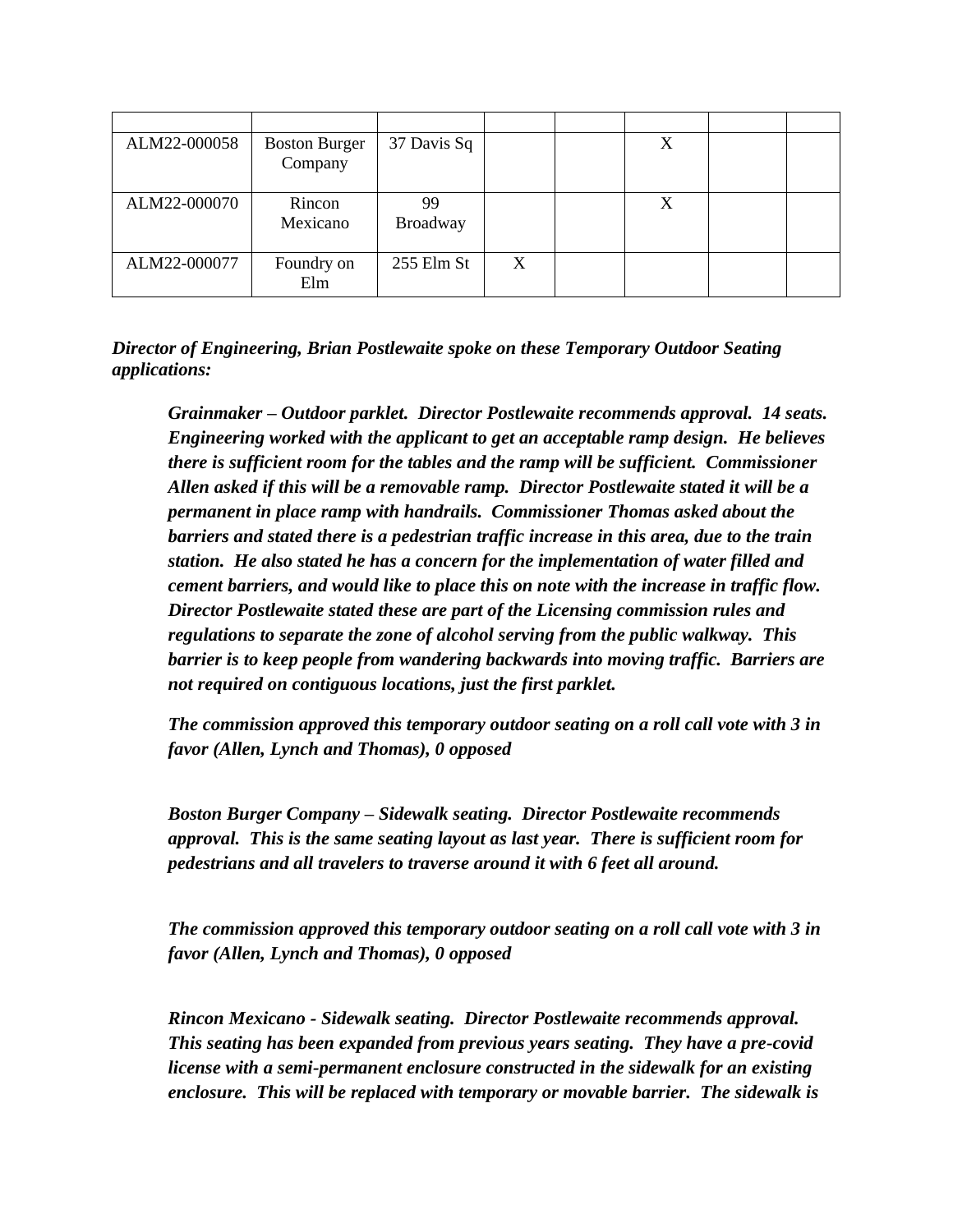*sufficiently wide enough for this barrier. They are almost doubling their seating from last year. Commissioner Thomas asked if there were any engineering conditions placed on this license. Director Postlewaite stated the ADA coordinator has conditioned this, because their table documentation was not perfectly up to snuff, and conditioned this with the basic ADA criteria, and upon inspection in the field, this will be confirmed for compliance. Commissioner Thomas emphasized the need for table heights for a standard wheelchair to have access. He also indicated that there are times when special needs families need a little bit extra width and would like to enter this in the record for consideration. Director Postlewaite has made a note of this, and review this with the ADA Coordinator.* 

*The commission approved this temporary outdoor seating on a roll call vote with 3 in favor (Allen, Lynch and Thomas), 0 opposed* 

*Foundry on Elm – This is a parklet. This is the same seating as the previous year, with a slight change with a raised platform. The applicant worked with the Fire Department to make sure there was adequate access to the fire hydrant. A meeting was held with the Traffic Commission, to permanently relocate the taxi stand in front of Foundry on Elm, across the street in front of Starbucks. Commissioner Thomas stated there were complaints last year about customers being able to get to their Ubers, due to no gaps between the establishments. Director Postlewaite stated that they actually do not want gaps in between the seating, because that encourages jaywalking. He stated nobody should be entering or exiting a vehicle in the middle of traffic. He recommended loading spaces including taxi stands for this, and also stated immediately adjacent to this establishment, is a crosswalk in front of The Burren, and is much more suitable for pickup and drop off. Chair Lynch agreed with Director Postlewaite and state we have to work with safety in mind as well as accommodation of accessibility issues.*

*The commission approved this temporary outdoor seating on a roll call vote with 3 in favor (Allen, Lynch and Thomas), 0 opposed*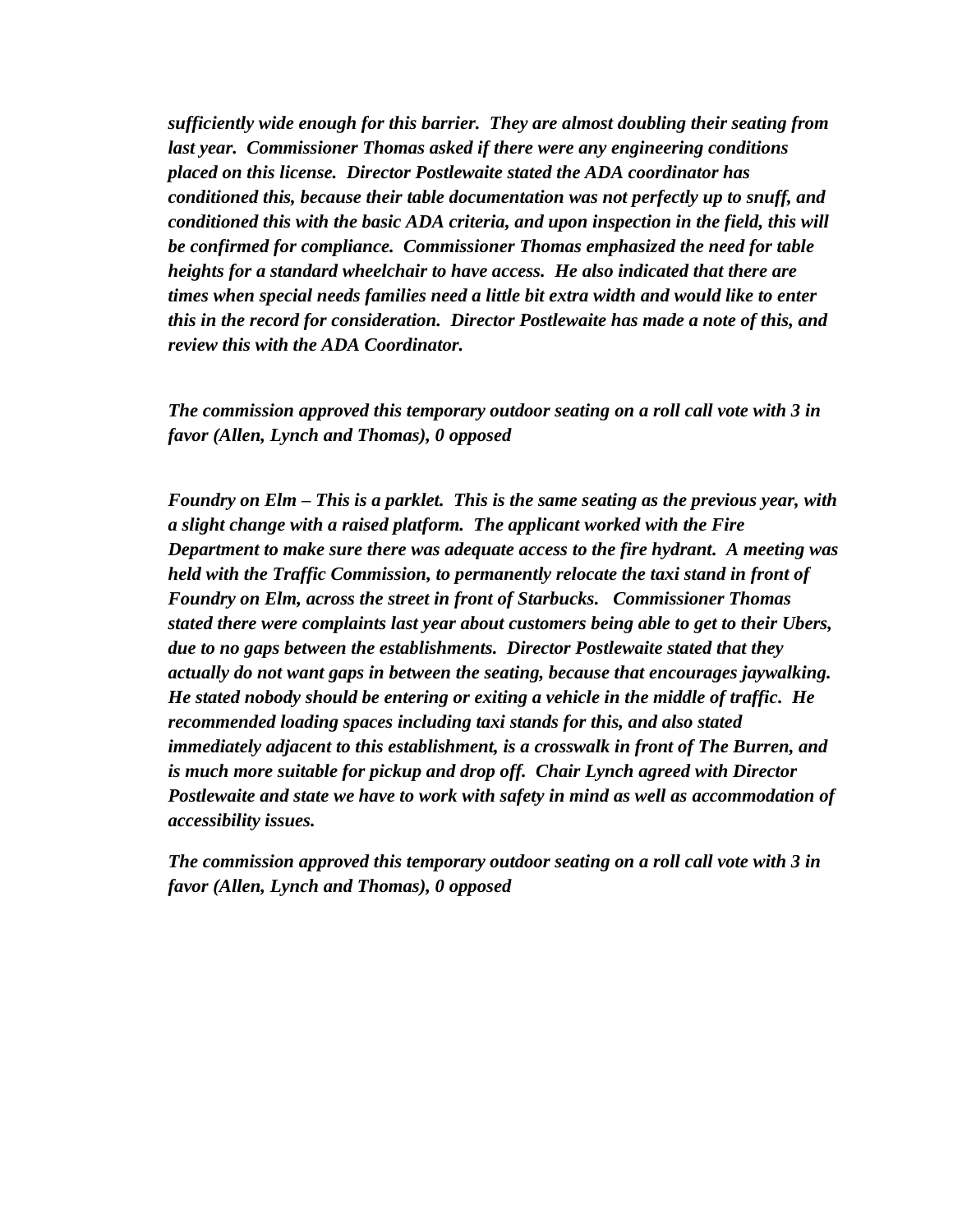# **CONTINUED FROM 4/11/22 LICENSEES REPORTING ON THE USE OF THEIR LICENSES**

33.

Continued from 4/11/22

|             | CONTINUED TION 4/11/22                     |                 |           |          |
|-------------|--------------------------------------------|-----------------|-----------|----------|
| Licensing # | <b>Business Name/DBA</b>                   | Address         | Type      | Category |
| AL17-       | Bergamot LLC/Bergamot Restaurant and/or    |                 |           |          |
| 000069      | FAB                                        | 118 Beacon St   | All Forms | Private  |
| AL17-       |                                            | 1133B           |           |          |
| 000326      | Teele Square Café, Inc. d/b/a The Basement | <b>Broadway</b> | All Forms | Private  |

|        | <b>NEW Status</b> |  |                            |         |
|--------|-------------------|--|----------------------------|---------|
| *AL17- |                   |  |                            |         |
| 000031 | RF O'Sullivan's   |  | 282 Beacon St.   All Forms | Private |
|        |                   |  |                            |         |

\*AL20-000018 - New Owner picked up License

*Bergamot – No one appeared for this item. A discussion was held on how the commission would proceed. Commissioner Thomas requested a time frame from the date the applicant was notified. The secretary looked up the information, and she confirmed a telephone call from Mr. Pooler on 4/13/22 stating he could not be heard at the meeting. Chair Lynch recommended if someone could not be heard at this meeting to contact the secretary. This item was placed at the end of the agenda. Mr. Pooler did appear for this item. He stated Bergamot is closed and will not open again. He renewed his license in December to be able to make a smoother transition with his landlord, to the new tenants, if he gets a new tenant. The landlord helped Mr. Pooler with negotiating out of his lease. He has no intention of using or selling this license. Chair Lynch asked if a lien has been attached to this license. Mr. Pooler stated no. Mr. Pooler stated he intends on giving the license to the new tenant. He also stated he was unsure if there will be another restaurant in this space. Mr. Pooler does not expect to renew this license in December.*

*The commission made a Motion for no Action today for Bergamot. A Status Report on this license will be required in 6 months, at the November 2022 Licensing Commission Meeting for Bergamot on a roll call vote with 3 in favor (Allen, Lynch and Thomas), 0 opposed*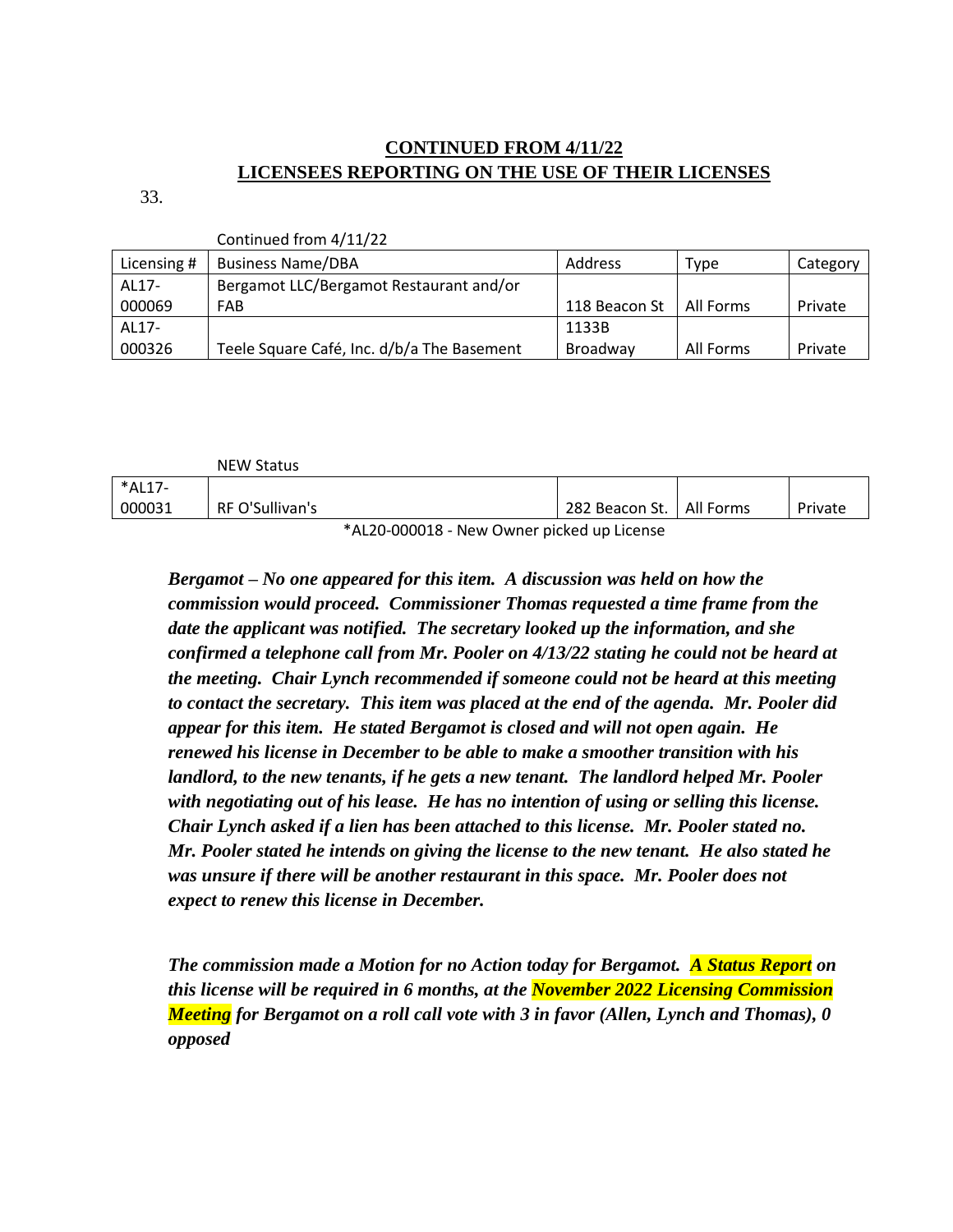*The Basement – Attorney Upton appeared for this item. The owner purchased this license from the La Hacienda for \$25000. He then commenced to build eight additional units on top of 1133 Broadway. During construction, because of the footing and the foundation work, no additional work could be done in the basement. The build-out fit out of this proposed restaurant was delayed due to this. This took a couple of years to resolve, then Covid happened, which delayed things further. The owner is still interested in starting an American style bar with Indian and Nepalese flavor styles with live music which will consist of Indian and Nepalese music and small plates. A letter was submitted from the architect who the owner engaged to give the commission some confidence that this is a real project going forward. Commissioner Thomas asked if there were any timelines in place for the build out process. Attorney Upton did not, but stated the first step is the concept drawings from the architect, and hopes the process will move quickly. Chair Lynch asked how many licenses the applicant owns. He owns one other restaurant license in the city and sold a package store license.* 

*The commission did not take further action on this item, but suggested Attorney Upton to advise his client to stay in touch with the City Clerks office with an email stating the status of this license is that they have engaged an architect, they are starting to build out and supply an expected completion date.*

*RF O'Sullivans – No further action taken. The commission noted this change in status*

# **CONTINUED FROM 4/11/22 MEETING Common Victualler**

34. MJA Corporation, DBA Los Paisanos Restaurant, 62 Broadway, requesting approval of a Common Victualler license. (AL22-000004)

*Chris Sirian and Marcos Lemus Valle appeared for this application. Marcos was an employee of this establishment for approximately a year and is purchasing this business. The same hours will be kept. Mr. Lemus Valle has experience with other restaurants as well.*

*The commission approved this Common Victualler License on a roll call vote with 3 in favor (Allen, Lynch and Thomas), 0 opposed*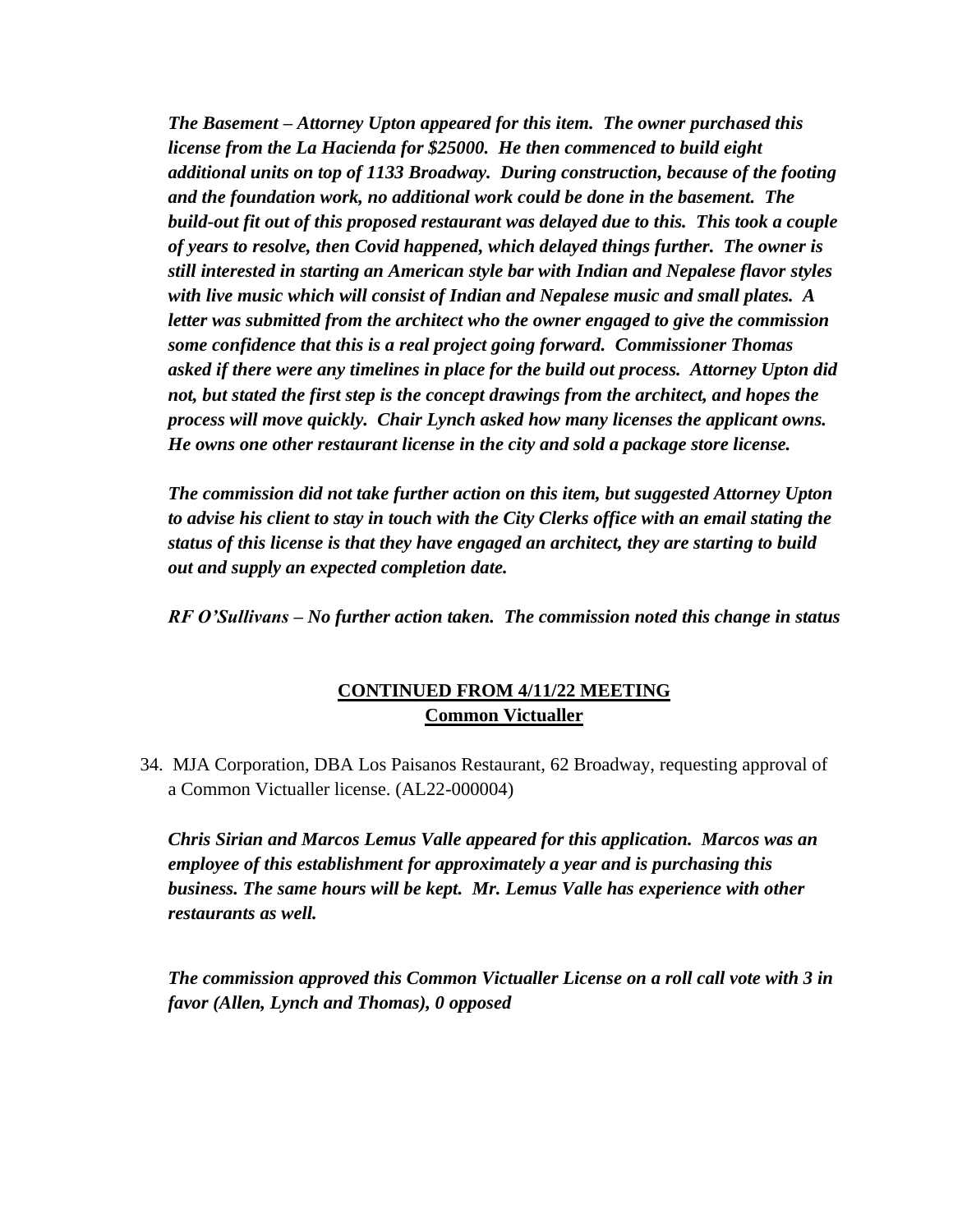### **SPECIAL ALCOHOL LICENSES**

35. Diesel Café, 257 Elm St. requesting approval of a Special Alcohol License for the purpose of dispensing and/or selling alcoholic beverages for Private Rental Celebration to be held Indoors at 257 Elm St. on  $\overline{\text{Sunday}}$ , May 21, 2022, from 4:00pm –11:00pm (Alcohol Service) (PEL22-000061)

*Courtney Verhaalen appeared for this application. This event will be on Saturday not Sunday with new hours of 6:30pm – 10:00pm. This is a private event. Ms. Verhaalen stated they will be bringing their own beer. Commissioner Allen asked if they will be purchasing the alcohol from an approved vendor. The secretary can provide this if needed. The server will be Tips Certified.* 

*The commission approved this Special Alcohol License on a roll call vote with 3 in favor (Allen, Lynch and Thomas), 0 opposed* 

36. Saint Anthony's Church, 12 Properzi Way requesting approval of a Special Alcohol License for the purpose of dispensing and/or selling alcoholic beverages for a Festa Junina 2022 (Brazilian Festival 2022) to be held Indoors and Outdoors (in the parking lot) at 12 Properzi Way on Saturday, June 18, 2022, from 5:00pm –12:00am (Alcohol Service) (PEL22-000066)

*Rafael Olivos appeared for this application. This is a Brazilian festival in the parking lot. This event has been held for approximately 15 years. Between 1000-5000 people will attend this event. A police detail is usually hired for this event, and the police detail office has been contacted. Wristbands will be used. Chair Lynch suggested they get in touch with the secretary for an approved vendor list.*

*The commission approved this Special Alcohol License on a roll call vote with 3 in favor (Allen, Lynch and Thomas), 0 opposed* 

37. Groundwork Somerville, 138 South Street requesting approval of a Special Alcohol License for the purpose of dispensing and/or selling alcoholic beverages for a Groundwork Somerville Spring/Summer Event Series to be held Outdoors at 138 South St. for the following Dates & Times:

Concert 1 - June 9 from 5:00pm- 8:00pm Concert 2 - July 21 from 5:00pm- 8:00pm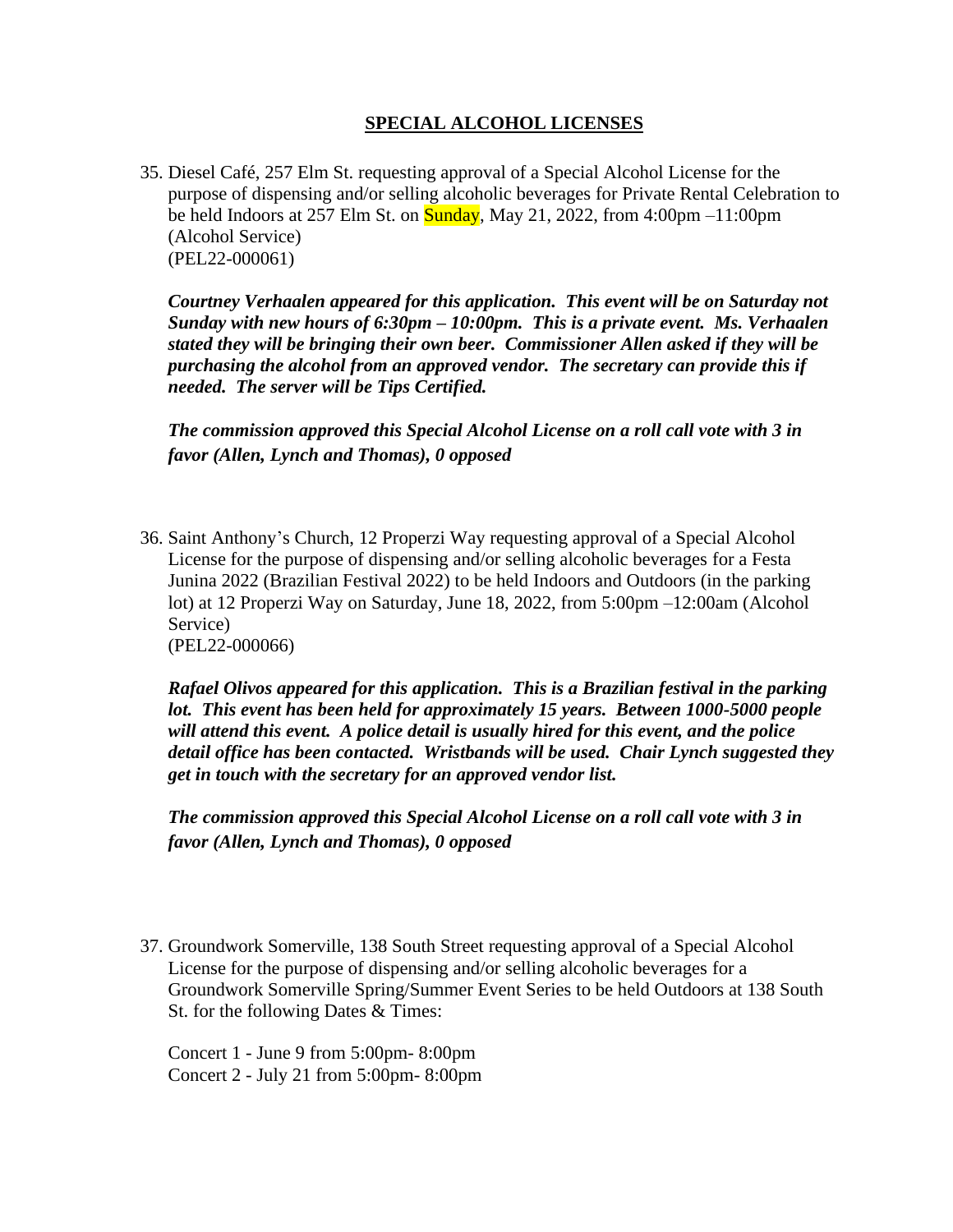Concert 3 - August 4 from 5:00pm- 8:00pm

Comedy Night - June 24 from 7:00pm- 10:00pm Trivia Night - July 13 from 7:00pm- 10:00pm

Harvest Gala - September 18 from 2:00pm- 8:00pm (Alcohol Service) (\*PEL22-000069)

**\*Permission is required by the Somerville Redevelopment Authority. The SRA's next meeting is being held on May 18, 2022**

*Alexandra Lennon Simon appeared for this application. This event has been running approximately10 years. They will be partnering with Portico Brewery. Tips certified staff will serve and they will also be providing food. The site can hold up to 100 people. They will be wrist banding. Rain dates of 6/25/22, 7/14/22, & 9/25/22 should be added per the application. Chair Lynch asked about the Entertainment by Performers. The Secretary stated this normally does not appear on this application. Chair Lynch asked Ms. Lennon Simon to be mindful of the noise ordinance. Approval from the SRA is necessary.*

*The commission provisionally approved this Special Alcohol License with the condition of SRA approval, on a roll call vote with 3 in favor (Allen, Lynch and Thomas), 0 opposed* 

38. HONK! Festival, 10 Poplar St requesting approval Special Alcohol License for the purpose of dispensing and/or selling alcoholic beverages for HONK! Festival After Party to be held Indoors at the Art Farm on Saturday, October 8, 2022 & Sunday, October 9, 2022 from 6:00pm to 1:00am (PEL22-000070)

#### – APPLICATION DENIED, SPACE NO LONGER AVAILABLE

39. Somerville Media Center, no address provided (Organization Name Federal Realty) requesting approval Special Alcohol License for the purpose of dispensing and/or selling alcoholic beverages for Bar Stars to be held Outdoors on the Roof of Block 3 Garage at Assembly Row on Thursday, July14, 2022 from 6:00pm to 8:00pm (PEL22-000075)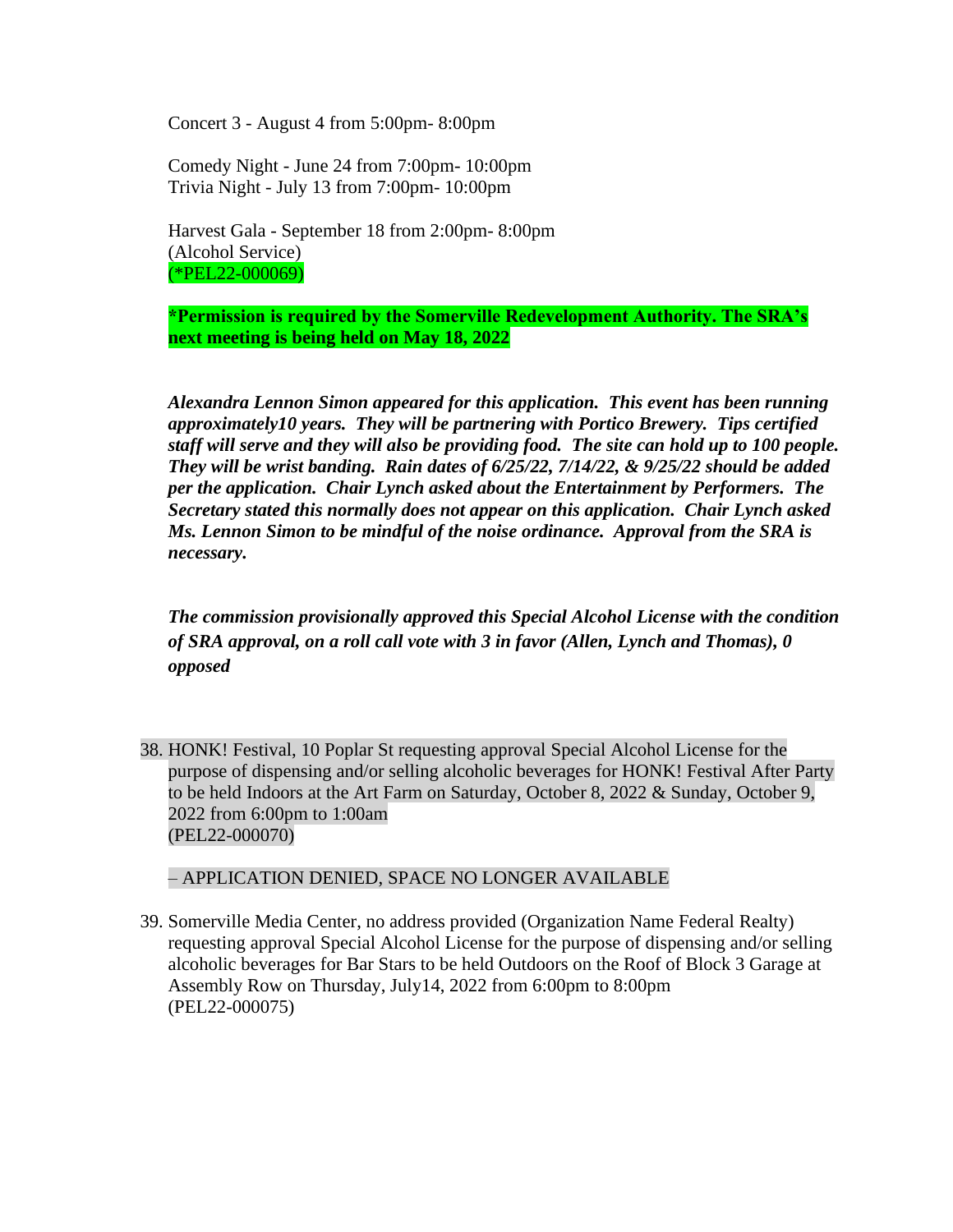*Chair Lynch recused himself from voting on this application approval. He stated it has been less than a year since stepping down as President of the Board of the Somerville Media Center.*

*Haley King and Kat Powers appeared for this application. This event was held pre pandemic. This is a cocktail competition, with a Rain Date of July 21, 2022. The Somerville Media Center has been in Union Square for 39 Years, and started as SCAT. The alcohol will be purchased by an approved vendor.* 

*The commission approved this Special Alcohol License on a roll call vote with 2 in favor (Allen and Thomas), 0 opposed and 1 recused (Lynch)*

## **EXISTING ALCOHOL LICENSES**

### **ALL FORMS ALCOHOL**

## **Change of d/b/a, Change of Manager, Change of Officers/Directors, Change of Ownership Interest, Change of Stock Interest and a Change of Hours**

40. Bow Street Charm Corp. d/b/a Yoi Sushi & Chinese Restaurant, 16 Bow St. requesting a Change of D/B/A from Yoi Sushi & Chinese Restaurant to Fuki Japanese Cuisine, A Change of Manager from Nicole Xu to Quina Chen, a Change of Officers/Directors & Ownership Interest & Stock Interest from from: JianPei Li-President at 75%, and Nicole Xu-Director at 25% to: Chunglong Zhang-President 75%, Nicole Xu, Director 25% to Chunlong Zhanh- President at, 69%, Lixiang Huang-Secretary & Treasurer at 15%, Treasurer, 15%, Lifei Huang- Secretary at 15%, Qina Chen-Director at 1% and a Change in Hours for Food Service and Alcohol Service from: Mon-Thu 11:00am-10:30pm, Fri-Sat 11:30am-11:30pm & Sun 12:00pm-9:30pm to: Mon Closed, Tue-Sat 11:30am-9:30pm & Sun 12:30pm-9:00pm (ALM21-000081)

\*This is an Administrative Item, Change of d/b/a, Change of Manager, Change of Officers/Directors, Change of Ownership Interest, Change of Stock Interest was approved at the 4/11/22 Licensing Commission Meeting, however an AD is required.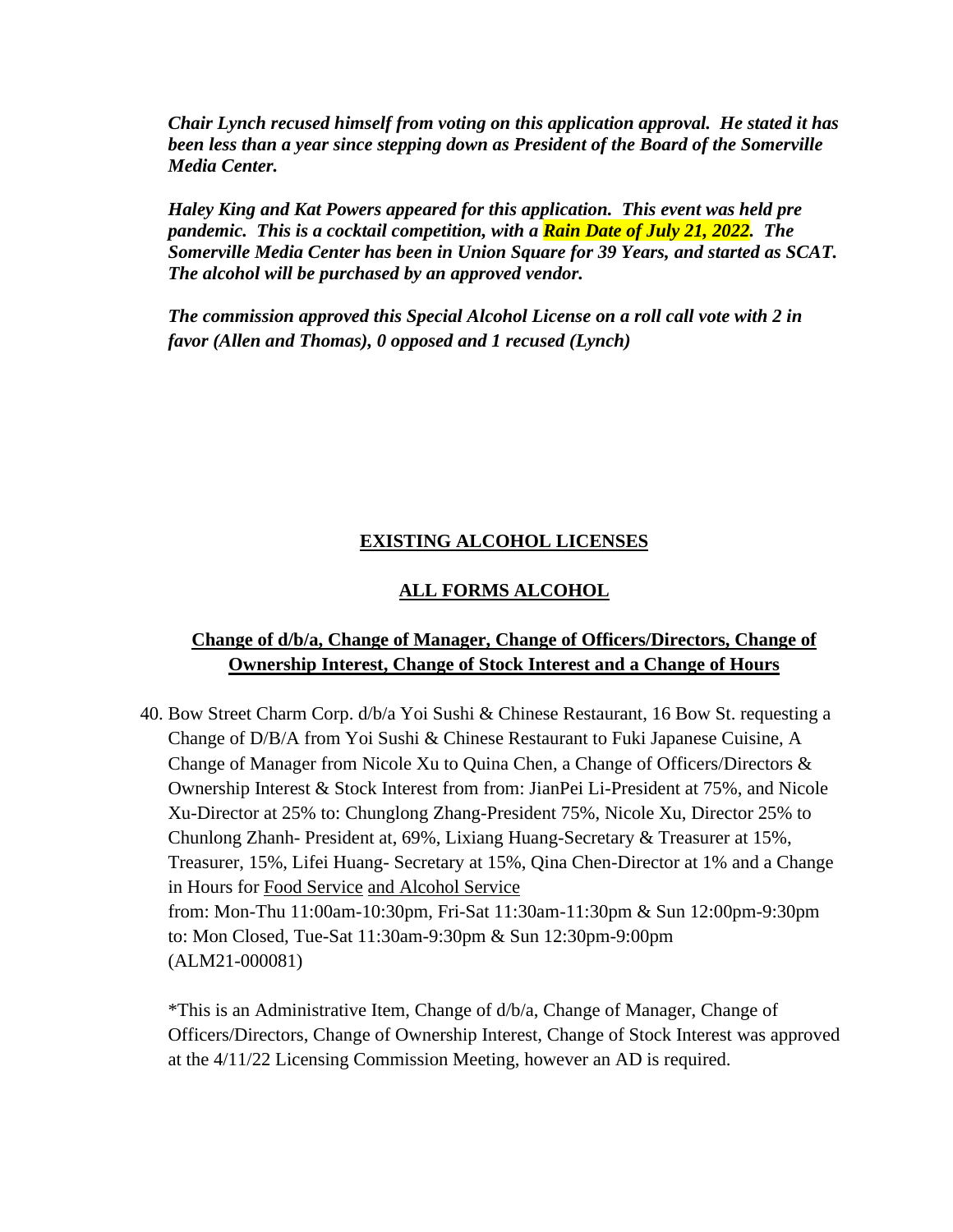\*\*The Change of Hours was not approved at the previous meeting and requires the Licensing Commission to approve these hours

*Attorney Duo Liu appeared for this application. Attorney Liu stated these hours are in comparison with the existing restaurants in the area.* 

*The secretary stated this application required an AD in the newspaper.*

*The commission approved this Change in Hours on a roll call vote with 3 in favor (Allen, Lynch and Thomas), 0 opposed* 

# **ALL FORMS ALCOHOL CHANGE OF MANAGER**

41. Thirsty Scholar Barroom LLC d/b/a Thirsty Scholar, 70 Beacon St. requesting approval of Change of Manager from Stephen Whalen to William Harrington (ALM22-000029)

*Attorney Ryan Gazda and William Harrington appeared for this application. Mr. Harrington started at the Thirsty Scholar in January. He has previous experience in a restaurant in Boston, Bar Moxie, general manager of Max and Leo's in Sudbury, manager of McGreevy's on Boylston St., Loretta's Last Call on Lansdowne and a few others. Commissioner Thomas asked what type of food will be served and his vision for the City. Mr. Harrington stated they are trying to bring new life into the establishment after covid. They have some new food idea's but will be keeping the same mainstays such as fish and chips, burgers... They are attempting to tap into the younger crowd to bring new life into the area.*

*The commission approved this Change in Manager on a roll call vote with 3 in favor (Allen, Lynch and Thomas), 0 opposed*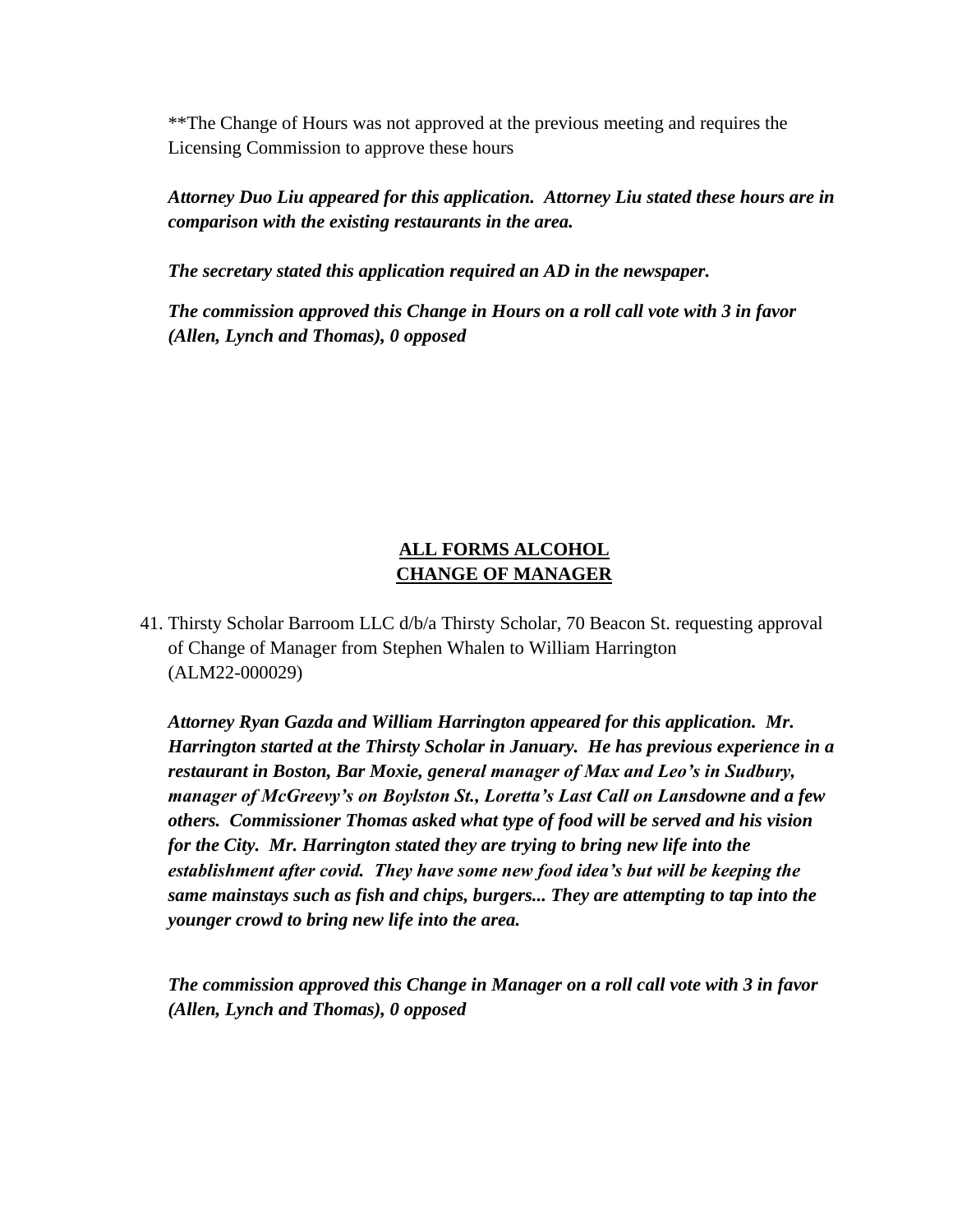### **ENTERTAINMENT BY DEVICES**

42. KB Investments Inc. d/b/a PJ Ryan's, 239 Holland St. requesting approval of an Entertainment by Devices – Outdoors License (ALM22-000018)

*The applicant requested a continuance to the next Licensing Commission Meeting. The commission agreed to continue this item*

### **ALTERATION OF PREMISES**

43. Olive, Viola, and Will Inc. d/b/a Dragon Pizza, 233 Elm St. requesting approval for an Alteration of Premises Indoors to extend the premises nextdoor and will increase the seating from 18 seats to 96 seats.

(ALM22-000066)

*Charlie Redd appeared for this application. Mr. Redd stated they are cutting a door way into next door, with some cosmetic changes and new kitchen equipment. The space was previously a restaurant, India Palace. Chair Lynch asked if this license was returned. Commissioner Thomas asked that he consider energy efficient appliances. The secretary replied to Chair Lynch's request for information on India Palace. The license was issued to Adakari Inc., approved on 9/21/20 and an email was received from this establishment on 12/14/21, that due to the sudden termination of their lease, they were withdrawing there Alcohol Application. This license was never picked up.* 

*The commission approved this Alteration of Premises on a roll call vote with 3 in favor (Allen, Lynch and Thomas), 0 opposed* 

#### **NEW**

# **COMMON VICTUALLER, ENTERTAINEMNT BY DEVICES INDOORS AND OUTDOORS, AND A PRIVATE PATIO LICENSE**

44. Life Alive Café LLC d/b/a Life Alive Organic Café, 40 Holland St. requesting approval for a Common Victualler, Entertainment by Devices Indoors and Outdoors and a Private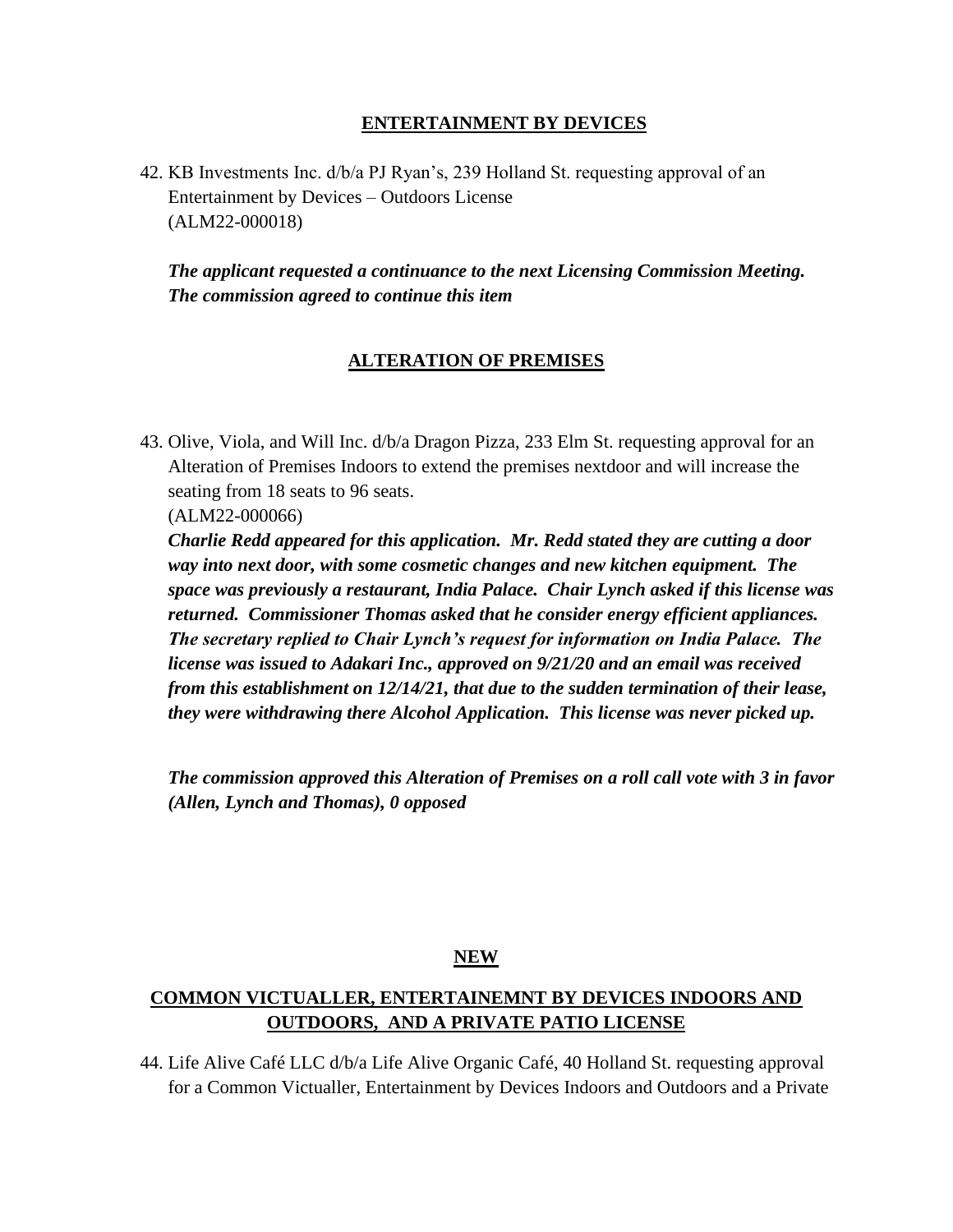Patio License. Application states company name id DPB Desgin with the Legal Name of ACT III Management LLC & Ronald M. Shaich Hours of Operation Indoors & Outdoor Private Patio: Mon-Sun: 7:00am-9:00pm (AL22-000007)

*Daniel Brennan appeared for this application. Chair Lynch asked about the name on the application. Mr. Brennan stated DPB Design is his company and Mr. Brennan is a consultant for Life Alive Café. Chair Lynch asked the secretary to strike this from the application and put this under Life Alive Café LLC d/b/a Life Alive Organic Café. Chair Lynch asked about the devices outdoors. Mr. Brennan stated it would be low volume background music below conversation level. Chair Lynch asked Mr. Brennan to be careful of the noise, because their hours of operation begin at 7:00am. This is a vegetarian restaurant. This is one of several restaurants in the area.*

*The commission approved this Common Victualler and Entertainment by Devices Indoors and Outdoors and a Private Patio License on a roll call vote with 3 in favor (Allen, Lynch and Thomas), 0 opposed* 

#### **NEW**

### **Wine and Malt 7 DAY RESTAURANT – ENHANCEMENT AREA,**

### **COMMON VICTUALLER AND SUNDAY HOURS LICENSE**

45. Kongdog Somerville Inc. d/b/a Kong Dog Somerville, 236 Elm St. requesting approval of a Wine & Malt License – Enhancement Area, a Common Victualler and Sunday Hours License. Hours of Operation for Food Service & Alcohol Service: Mon-Sun: 11:00am-10:00pm (AL22-000008)

*Wooseok Chang appeared for this application. Mr. Chang provided information on the food being served. He also stated this space had been vacant for a while. Chair Lynch asked what the previous establishment was. Commissioner Allen stated he believed it was either Punjabi Grill or Darbar Grill. Commissioner Thomas stated it looked like Darbar Grill. No delivery will be available.*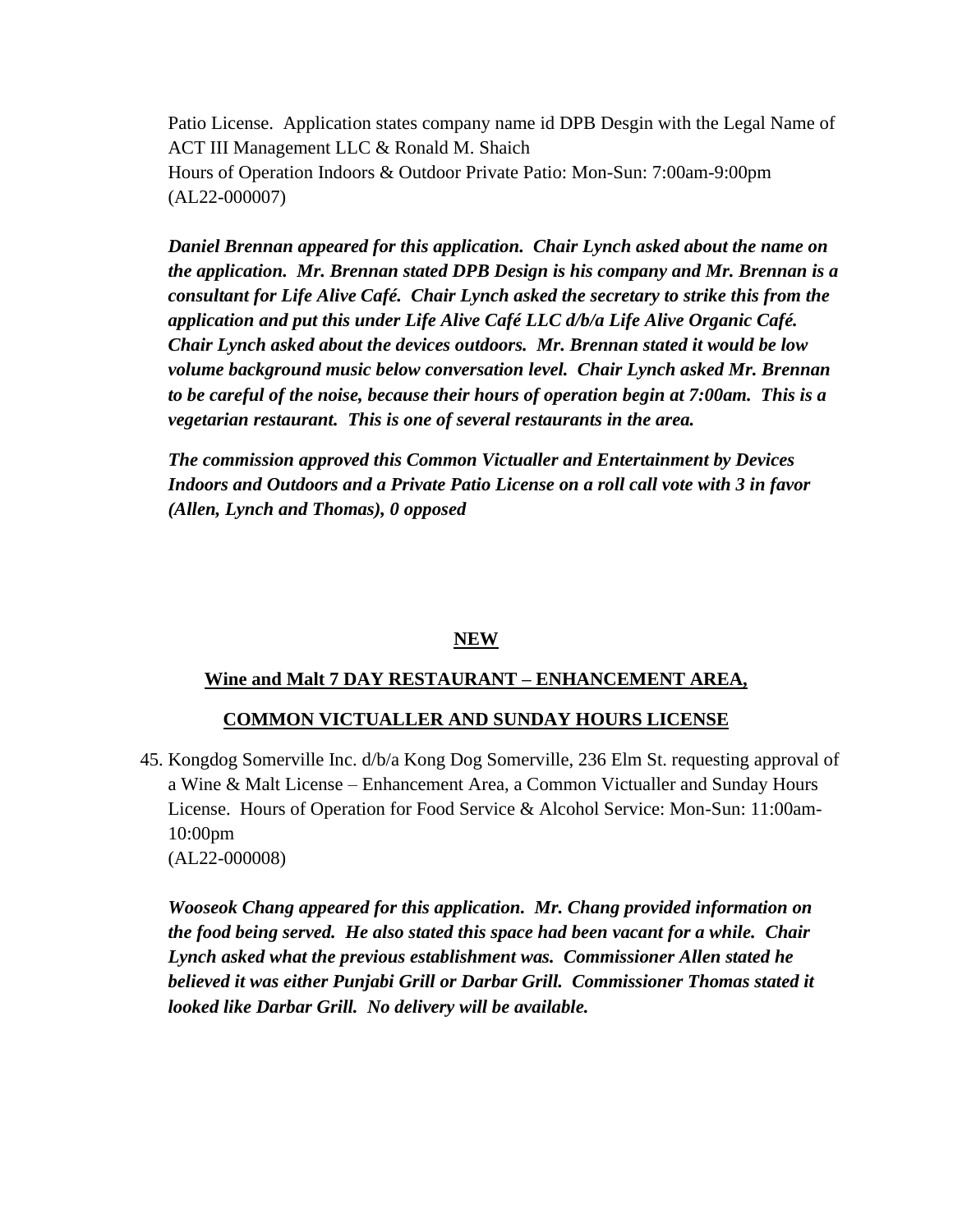*The commission approved this Wine and Malt 7 Day Restaurant Enhancement Area, Common Victualler and Sunday Hours License on a roll call vote with 3 in favor (Allen, Lynch and Thomas), 0 opposed* 

## **NEW**

## **ALLFORMS 7 DAY RESTAURANT – ENHANCEMENT AREA**

46. Thai J& J LLC d/b/a Siam Ginger, 22 Bow St. requesting approval of an All Forms Alcohol License. Hours of Operation for Food Service and Alcohol Service: Mon-Thu 11:30am-3:00pm & 4:30pm-9:30pm, Fri 11:30am-3:00pm & 4:30pm-10:00pm, Sat 12:00am - 10:00pm and Sun 4:30pm - 9:00pm (AL22-000012) \*Has an existing Common Victualler License – AL18-000003

*Unchalee Junton appeared for this application. The hours need to be changed for Saturday to open at 12:00pm instead of 12:00am. Siam Ginger has been at this location for 5 years. Commissioner Allen asked if Ms. Junton has completed the TIPS Certification for both herself and any employees serving alcohol. Ms. Junton replied that she has.*

*Jessica Eshelman spoke in support of this application.*

*The commission approved this All Forms Alcohol 7 Day Restaurant Enhancement Area License on a roll call vote with 3 in favor (Allen, Lynch and Thomas), 0 opposed* 

# **LATE ITEMS**

47. Communication from Chair Lynch, please remember in your thoughts Vito Vaccaro, a long time, former member of the Somerville Licensing Commission who passed away last week.

*Chair Lynch spoke about former Chair Vito Vaccaro who passed away on April 29th . He listed his accomplishments and the service he provided the City of Somerville and*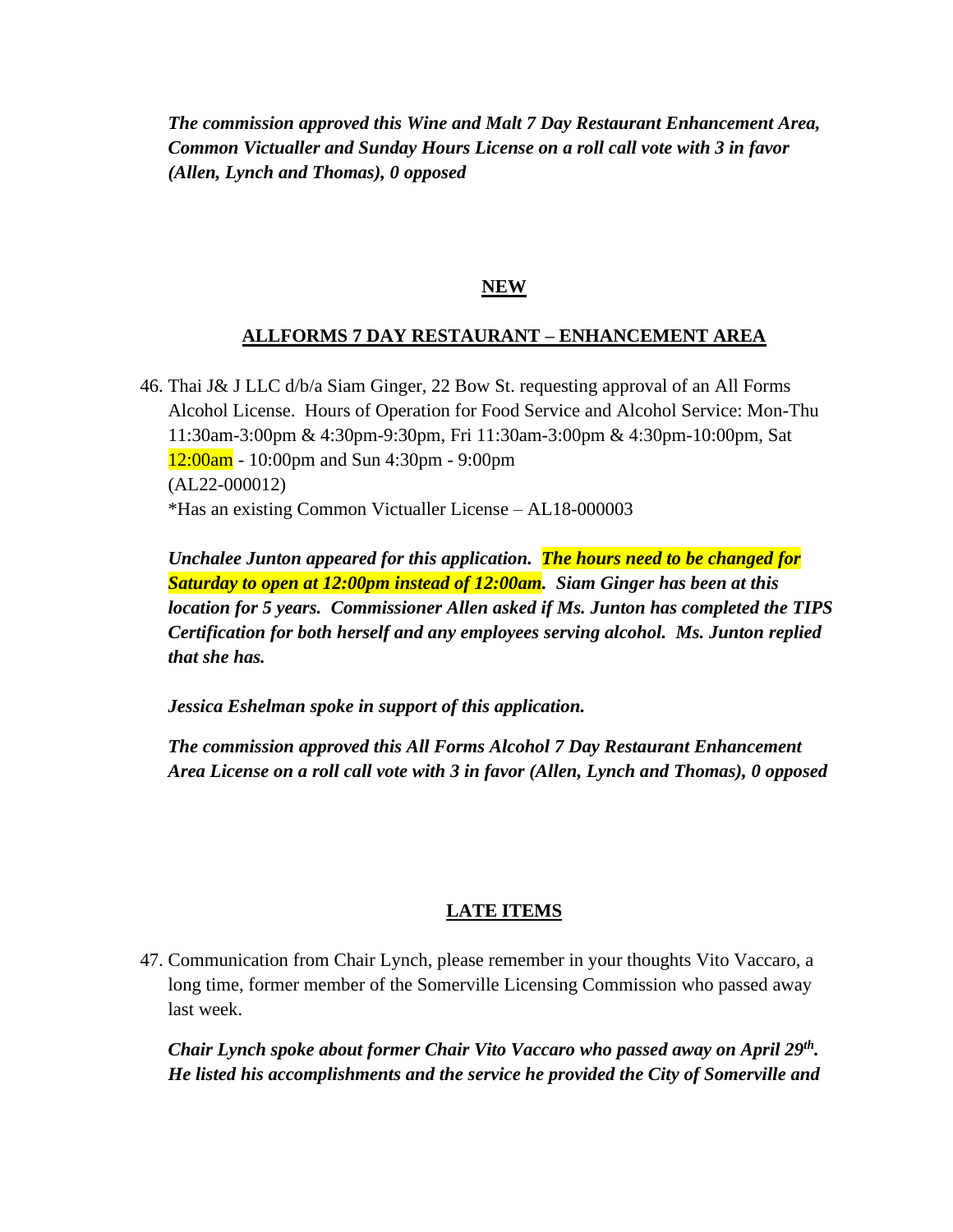# *the Armed Forces. On behalf of the Somerville Licensing Commission and the City Clerks Office: Rest easy my friend and we'll take it from here.*

48. The Catered Affair, P.O. Box 432 Hingham, MA notifying the Commission of an Event for approximately 35 Guests, to be held at The Cambria Hotel, 515 Somerville Ave., on Wednesday,  $\frac{\text{May }18, 2022}{\text{from }4:00 \text{pm} - 6:00 \text{pm}}$  (Alcoholic Beverages served from The Catered Affair)

### *The commission made a note of this item and place it on file*

49. The Catered Affair, P.O. Box 432 Hingham, MA notifying the Commission of an Event for approximately 35 Guests, to be held at The Cambria Hotel, 515 Somerville Ave., on Wednesday, May 19, 2022 from 4:00pm – 6:00pm (Alcoholic Beverages served from The Catered Affair)

### *The commission made a note of this item and place it on file*

50. The Catered Affair, P.O. Box 432 Hingham, MA notifying the Commission of an Event for approximately 35 Guests, to be held at The Cambria Hotel, 515 Somerville Ave., on Wednesday, May 20, 2022 from 4:00pm – 6:00pm (Alcoholic Beverages served from The Catered Affair)

*The commission made a note of this item and place it on file*

### **TEMPORARY OUTDOOR SEATING**

**Alteration of Premises**

| License #    | <b>Business</b><br><b>Name</b> | <b>Address</b> |  | Parklet   Private   Sidewalk | Heating<br><b>Element</b> | Dog<br>Area |
|--------------|--------------------------------|----------------|--|------------------------------|---------------------------|-------------|
| ALM22-000057 | Spoke                          | 89 Holland St  |  |                              |                           |             |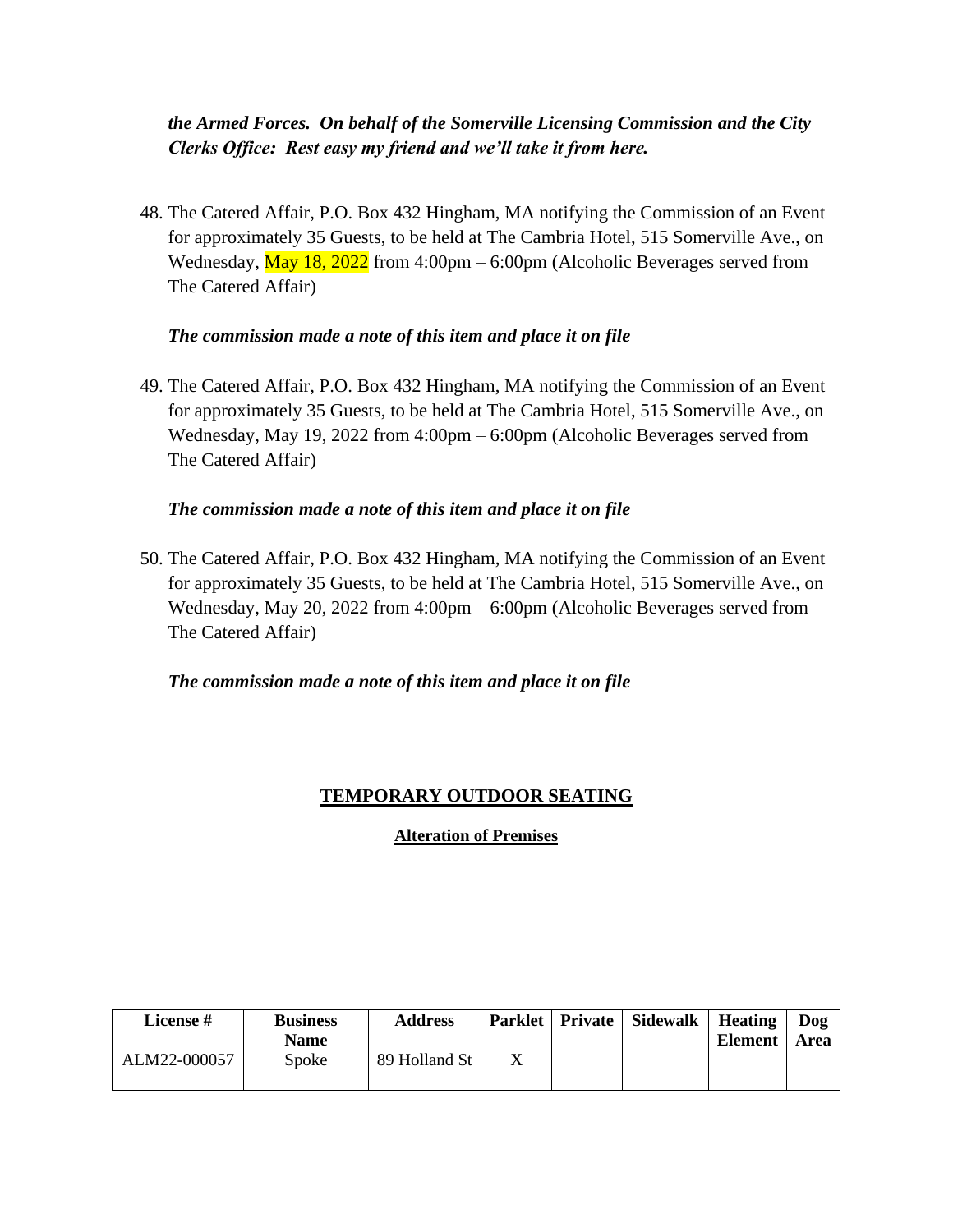| ALM22-000064 | Papagayo           | 331 Great<br>River Road | X     |                             |  |
|--------------|--------------------|-------------------------|-------|-----------------------------|--|
| ALM22-000075 | Taco Loco          | 46-48                   |       | X                           |  |
|              | Mexican Grill      | <b>Broadway</b>         |       |                             |  |
| ALM22-000080 | The Burren         | 247 Elm St              | error | $\mathbf X$ .<br>correction |  |
| ALM22-000082 | Barra              | 23A Bow St              | X     |                             |  |
| ALM22-000088 | Out of The         | $215$ Elm St            | X     |                             |  |
|              | Blue<br>Restaurant |                         |       |                             |  |

*Director of Engineering, Brian Postlewaite spoke on these Temporary Outdoor Seating applications:*

*Spoke – This is a parklet. Director Postlewaite recommends approval. This is a revised seating plan from last year. Engineering has request that the construct a raised platform beneath the canopy, since they do not have room for a full ramp. Documentation and drawings were submitted for this revision. Commissioner Thomas asked how many meters are being used. Director Postlewaite stated he believes it is approximately 3. Commissioner Thomas stated that adjacent businesses should be notified of parking spaces being taken excessively. Director Postlewaite stated that the traffic department is contacted on all parking signs and meter relocations to confirm that it falls under the blanket approval presented by the traffic commission and is being reviewed administratively by the parking department under the traffic commission's authority, and meters are bagged appropriately. If traffic determines that they have exceeded their plan, they come back to Engineering and ISD to proceed with enforcement.*

*The commission approved this temporary outdoor seating on a roll call vote with 3 in favor (Allen, Lynch and Thomas), 0 opposed* 

*Papagayo - This is a parklet. This is essentially the same setup as last year, except the documentation from previous years exaggerated the width of the parking spaces, but he does not expect the seating itself to be any different than last year. The only change expected is the installation of a bridge plate at the entrance per the new policy requirements. Commissioner Thomas asked what type of manhole is on the plan. Director Postlewaite stated*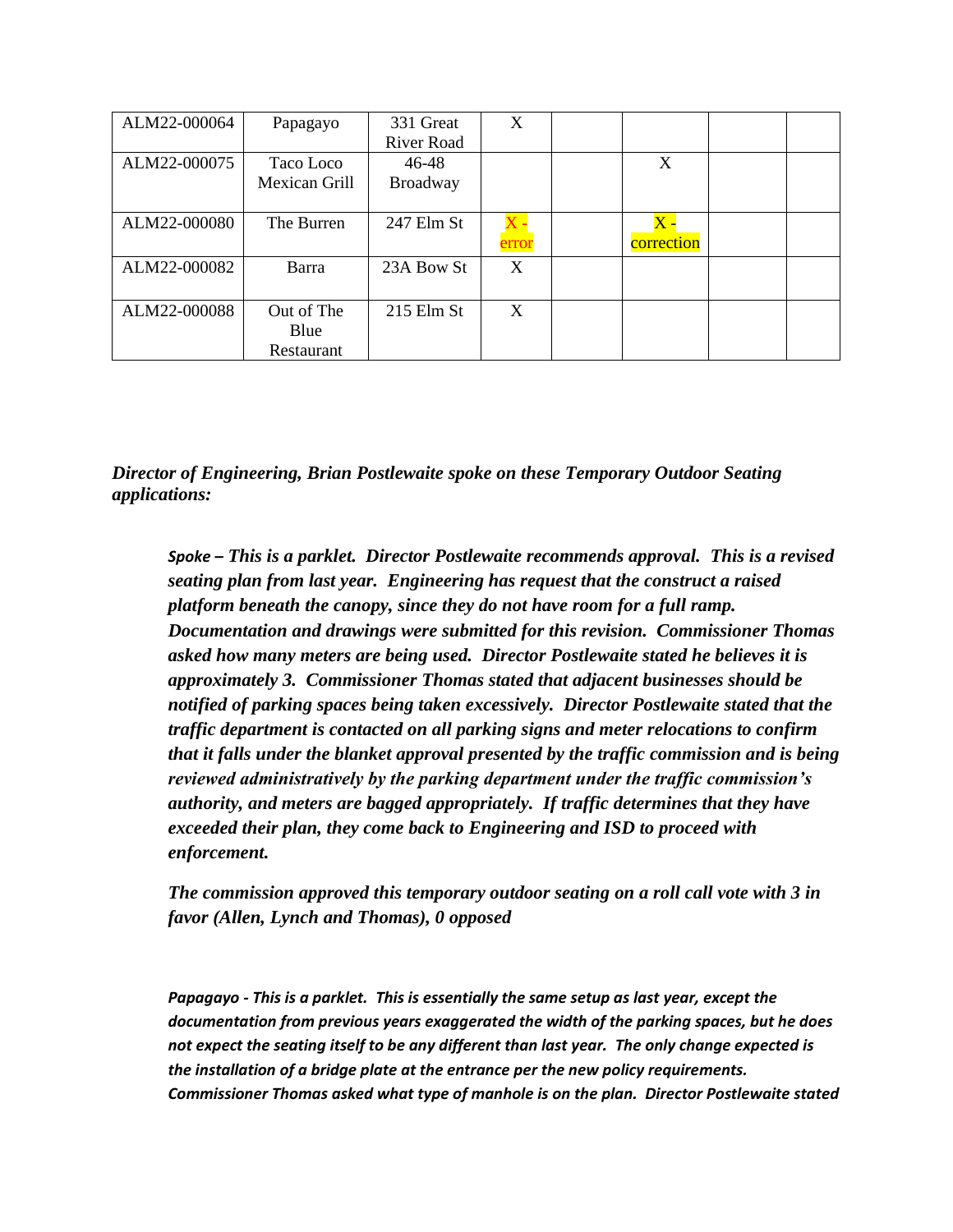*he would look up this information and provide it to the commission. Commissioner Allen stated he noticed 2 ADA seats out of 52 and this seems to be lower than the requirement. Director Postlewaite stated this was an oversight and would incorporate this into the approval conditions. Director Postlewaite got back to the commission about the manhole. It is a sanitary sewer manhole and generally, unless a major problem develops, does not require cleaning during a typical year. He does not anticipate any concerns on this manhole.*

*The commission approved this temporary outdoor seating, with the condition stated by Director Postlwaite, on a roll call vote with 3 in favor (Allen, Lynch and Thomas), 0 opposed* 

*Taco Loco Mexican Grill - This is sidewalk seating. Director Postlewaite recommends approval. The seating is located in the furniture zone and meets the criteria. Commissioner Thomas asked if they have any barriers. Director Postlewaite stated they do not servce alcohol and this is essential take out seating.*

*The commission approved this temporary outdoor seating on a roll call vote with 3 in favor (Allen, Lynch and Thomas), 0 opposed* 

*The Burren - This is Sidewalk Seating (this was placed as parklet seating on the agenda as an error). Director Postlewaite recommends approval. The pre-covid seating was a challenge in the past due to lack of adequate clearance. The applicant worked with Engineering to create a better seating layout to accommodate the 60 inch clear zone.*

*The commission approved this temporary outdoor seating on a roll call vote with 3 in favor (Allen, Lynch and Thomas), 0 opposed* 

*Barra - This is a parklet. Director Postlewaite recommends approval. This is substantially similar to last year. Of note, they will not be providing seating on private property at the rear of their parcel, due to issues with ADA accessibility being insufficient at this location.*

*The commission approved this temporary outdoor seating on a roll call vote with 3 in favor (Allen, Lynch and Thomas), 0 opposed* 

*Out of the Blue Restaurant – This is a parklet. This application was presented late to the Engineering Division, some time today. This seating is substantially similar to what they*